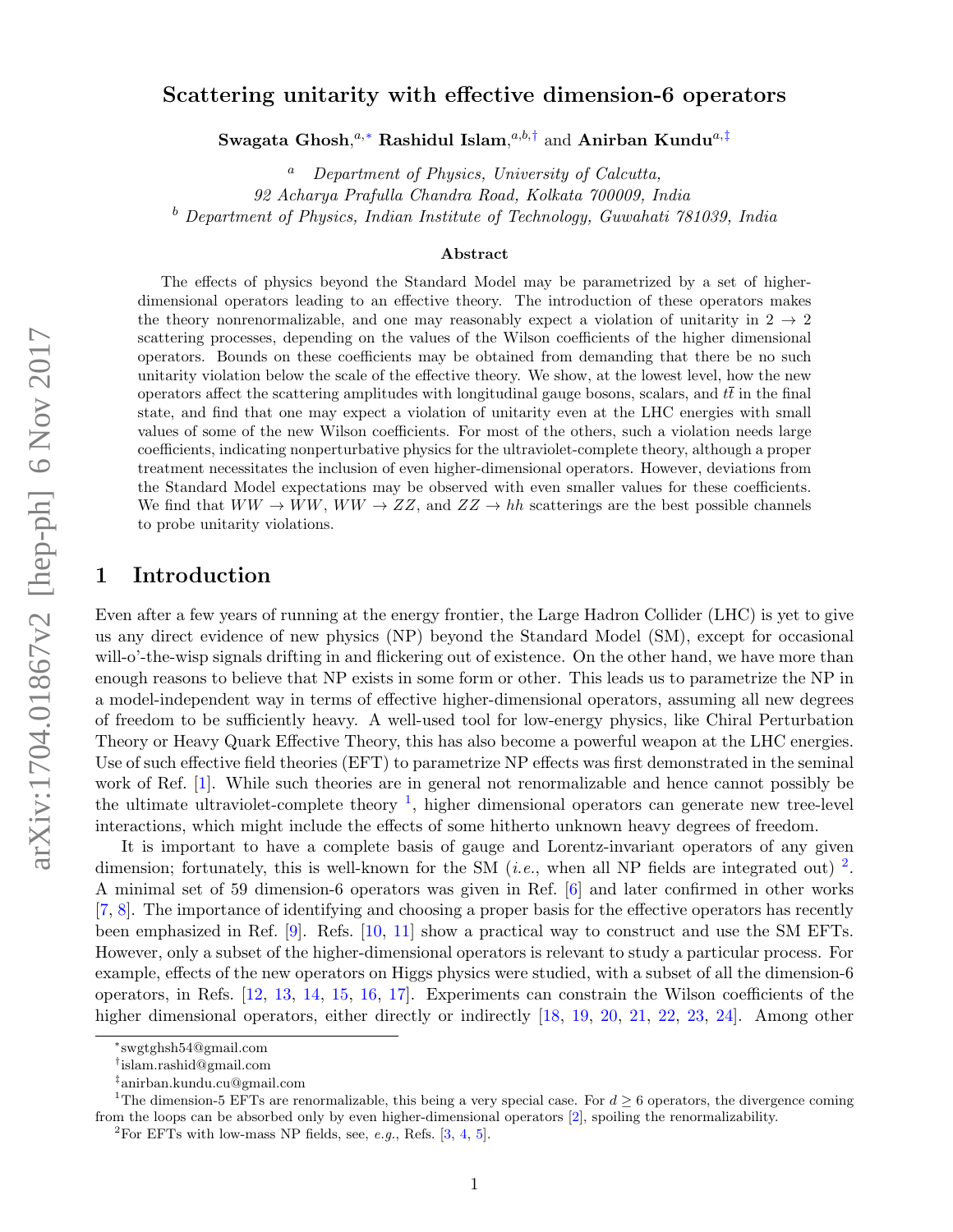interesting uses of the EFT formalism, one can mention the attempt to address the naturalness issue of the Higgs boson mass [\[25\]](#page-17-1).

There are many equivalent bases to write a complete set of operators  $(e,q, \text{ see } [26])$  $(e,q, \text{ see } [26])$  $(e,q, \text{ see } [26])$ . We will use the Strongly Interacting Light Higgs (SILH) basis, as shown in [\[27,](#page-17-3) [28\]](#page-17-4), but work with only those operators that are relevant for the scattering processes. As our aim is to look at possible unitarity violations in  $2 \rightarrow 2$  scattering processes when such higher dimensional operators are present, we would prefer a basis that couples the Higgs sector strongly with the NP<sup>[3](#page-1-0)</sup>. Let  $\Lambda$  be the scale where the new degrees of freedom show up, so this will act as the cutoff for the effective theory. We will keep  $\Lambda$  a free parameter, as the Wilson coefficients (WC) scale trivially with  $\Lambda^2$ . We emphasize that setting  $\Lambda = 1$  TeV as a fiducial mark does not necessarily mean that one must observe NP effects beyond that, say at the LHC.

The four-point vertices coming from the dimension-6 operators generally contain a prefactor of  $c_i v^2 / \Lambda^2$ , where  $c_i$  is the respective WC, and v is the vacuum expectation value (VEV) of the Higgs field. Thus, the cancellation of the bad high-energy behaviour is affected. It is affected even more if the prefactor contains momentum dependence. However, we will always keep terms of the order of  $1/\Lambda^2$ . Going beyond that would necessitate the consideration of even higher-dimensional operators. This is to be kept in mind as the new operators will manifest themselves in two different ways, which we discuss below.

The scattering of longitudinally polarized gauge bosons to two-particle final states gave, perhaps, the strongest motivation to have a Higgs sector in the SM [\[29\]](#page-17-5), because without the Higgs field the scattering amplitudes tend to violate unitarity at high enough energies. In the SM, the bad high-energy behaviour of the scattering amplitudes is completely tamed because of the precise gauge structure and the Higgs mechanism. With effective operators, one may re-introduce the bad behaviour because such cancellations no longer hold, unless the cutoff scale  $\Lambda$  is extremely large. This puts a bound on the effective WCs, originating from the fact that the magnitude of real part of any partial wave amplitude must be less than  $\frac{1}{2}$ . A study somewhat similar in approach, assuming that the SM vertices may allow some deviations from their predicted values, through possibly higher-order interactions, was undertaken in Refs. [\[30,](#page-17-6) [31\]](#page-17-7).

The new dim-6 operators contribute in two ways to  $2 \rightarrow 2$  scattering processes. First, they contribute to the scattering vertices in a non-trivial way, whose examples we will give later. They can change the vertex factors by terms typically going as  $v^2/\Lambda^2$ . They can also introduce momentum dependence to the erstwhile momentum-independent vertex factors. The second point is not very obvious and is often neglected in the literature. The new operators can also modify the kinetic terms in the Lagrangian; for example, an operator of the form  $(c/\Lambda^2)W^{\mu\nu}W_{\mu\nu}\Phi^{\dagger}\Phi$ , where  $\Phi$  is the SM scalar doublet, produces an extra contribution of  $cv^2/2\Lambda^2$  to the kinetic term. If  $v \ll \Lambda$ , this correction is negligible, but in principle this affects the scattering amplitudes by redefining the fields, as well as modifying the corresponding vertex factors for the relevant Feynman diagrams. The Higgs VEV gets modified, and so do the masses of the gauge bosons and fermions where the Higgs VEV is fed. The WCs of some of the field-redefining operators, as we will see, can be tightly constrained from electroweak precision observables. A similar study in another choice of basis was performed in Ref. [\[32\]](#page-17-8), but without the proper normalization of the kinetic terms.

The effects of NP on the partial wave amplitudes are expected to be small, suppressed typically by  $v^2/\Lambda^2$  unless there is some momentum-dependent enhancement. However,  $\Lambda$  may very well be within a few TeV, as predicted by most of the NP theories. In fact, if one takes the cutoff scale to be  $\Lambda \sim \mathcal{O}(1)$  TeV, even at the LHC energies one may observe violations of the unitarity bound with small to moderate WC. To get a meaningful estimate, one must not go beyond the small-WC limit, if  $d > 6$ operators are not taken into account.

In this paper, we will try to see how the scattering amplitudes (the zero-th partial wave, to be more precise) behave with the introduction of these new operators, and when we may expect a violation of

<span id="page-1-0"></span><sup>3</sup>Any other basis could have been used too. The choice of the most effective basis will also be governed by the observables the experiments measure. However, one has to be careful of not introducing redundant operators.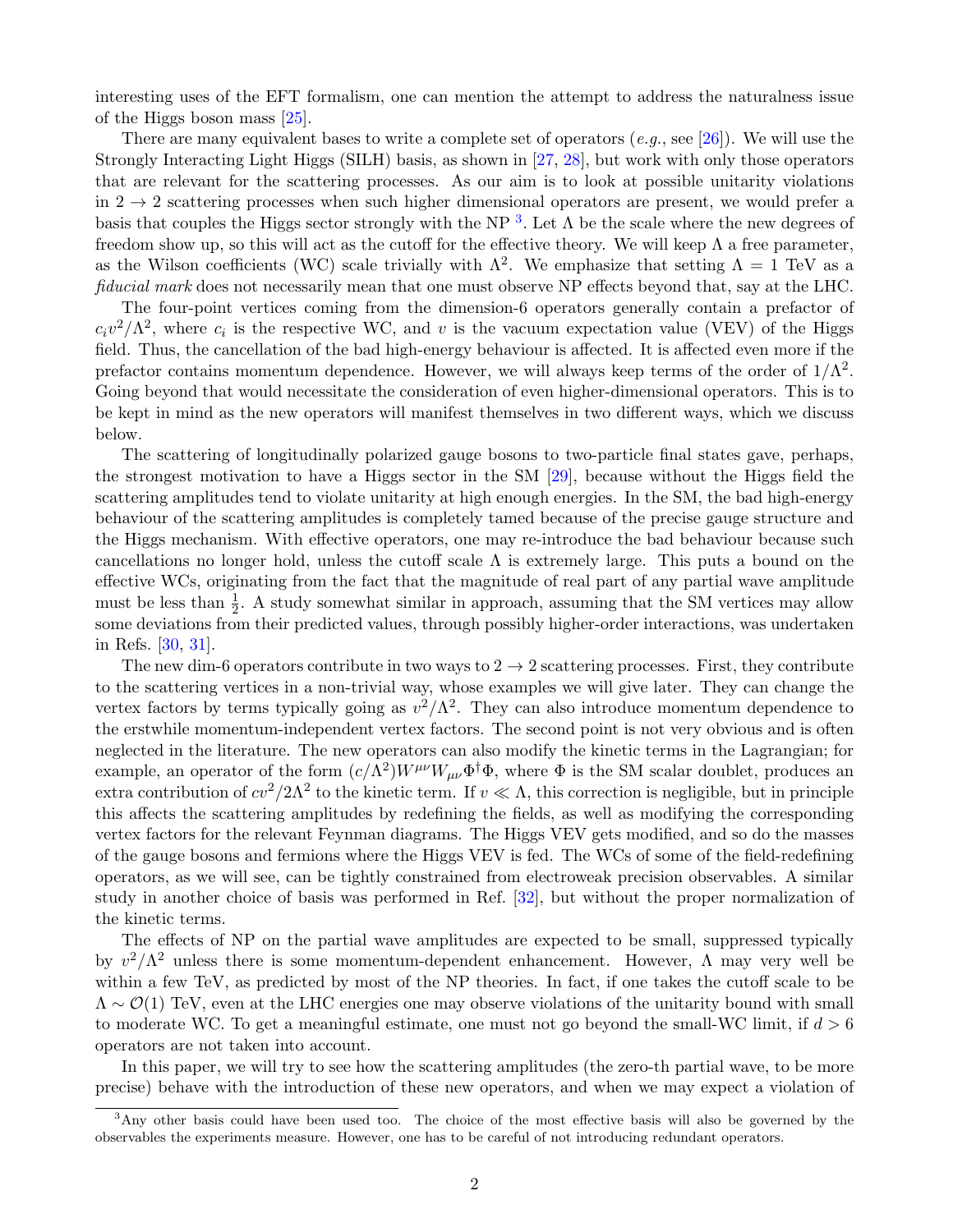unitarity. As expected, if  $\Lambda \to \infty$ , all the amplitudes will be well-behaved. We will show that if the NP is indeed at the electroweak scale, one may expect, at the LHC, a violation of unitarity even with perturbative new couplings. A similar study will be applicable to the future  $e^+e^-$  colliders too, and in a much cleaner environment. Effects of the dimension-6 operators in hadronic [\[33,](#page-17-9) [34\]](#page-17-10) and leptonic colliders [\[35,](#page-17-11) [36\]](#page-17-12) have already been discussed in the literature, and we will comment on their bounds later. Another interesting point from the collider perspective that we will not discuss is the introduction of new three- and four-point interactions from the effective operators, as shown in the Appendix. They can in principle affect processes like Higgs production from gluon fusion, or its decay to a photon and a Z.

In Section II, we enlist the set of operators that might be interesting to study unitarity violation. We also illustrate how one properly normalizes the fields. We discuss two sets of operators, bosonic and fermionic; the former involves only bosonic fields and the latter involves fermionic fields too. While the bosonic operators can contribute even to  $V_L V_L \rightarrow t\bar{t}$  scattering (where  $V_L$  is any generic longitudinally polarized gauge boson) amplitudes, fermionic operators can never contribute to bosonic final states. The bounds on the corresponding WCs are shown in Section III. As expected,  $W_L W_L \rightarrow W_L W_L$ ,  $W_L W_L \to Z_L Z_L$ , and  $Z_L Z_L \to hh$  scatterings almost invariably put the strongest bound to whichever operators it gets a contribution from. We summarize and conclude in Section IV, and relegate some detailed calculation, including that of the modified vertex factors, to the Appendix.

### 2 Formalism

### 2.1 The effective Lagrangian

For any scattering we can decompose the amplitude into partial waves

$$
A = 16\pi \sum_{\ell=0}^{\infty} (2\ell+1) P_{\ell}(\cos\theta) a_{\ell}, \qquad (1)
$$

and by virtue of the optical theorem which relates the cross-section with the imaginary part of the amplitude for zero scattering angle, one gets [4](#page-2-0)

$$
|a_{\ell}|^2 = \operatorname{Im} a_{\ell} \Rightarrow \operatorname{Re} a_{\ell} \le \frac{1}{2}.
$$
 (2)

We will be interested in  $\ell = 0$  partial waves only.

We start with the set of SILH operators as given in Ref. [\[28\]](#page-17-4), and follow their notation and convention. In particular,  $\bar{c}_i$  denotes any generic WC, and the operator that comes with  $\bar{c}_i/\Lambda^2$  is denoted by  $O_i$ . Let us first pick up only those operators that lead to  $2 \rightarrow 2$  bosonic scatterings, and set the generic cut-off scale at some high momentum  $\Lambda$ . Our fiducial marker is at  $\Lambda = 1$  TeV but the WCs scale with  $\Lambda^2$ , so the actual bound on any generic WC should be read as  $\bar{c}_i(\Lambda/1 \text{ TeV})^2$ . We will show our results for  $\sqrt{s} = 2$  TeV, the typical parton-level energy at the LHC, but this *does not mean* that we are necessarily in the new physics regime, as already emphasized. The values of  $\bar{c}_i$  for  $\Lambda = 1$  TeV are denoted by  $C_i$ . We confine ourselves to  $|C_i|$  < 1 so that  $d > 6$  operators can be neglected.

<span id="page-2-0"></span><sup>&</sup>lt;sup>4</sup>To treat all possible spins of incoming and outgoing particles, one should use Wigner's D-functions, but  $D_{00}^0$  is directly related with  $a_0$ . See Ref. [\[31\]](#page-17-7) for details.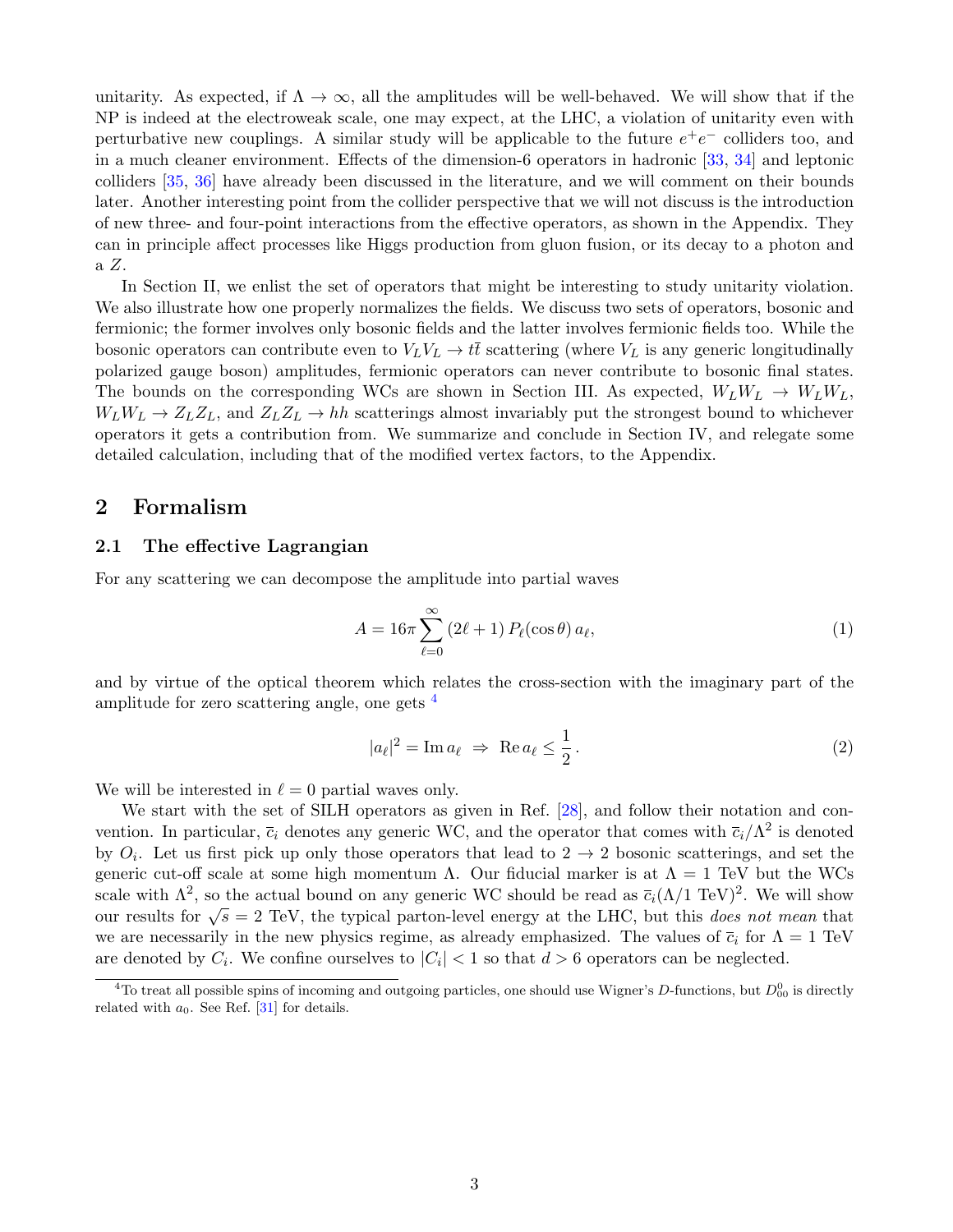For bosonic scatterings, the relevant terms are

<span id="page-3-1"></span>
$$
\mathcal{L}_{\text{boson}} = \frac{1}{\Lambda^2} \sum_{i} \bar{c}_{i} O_{i} = \frac{\bar{c}_{H}}{\Lambda^2} \partial^{\mu} (\Phi^{\dagger} \Phi) \partial_{\mu} (\Phi^{\dagger} \Phi) + \frac{\bar{c}_{T}}{\Lambda^2} (\Phi^{\dagger} \overleftrightarrow{D}^{\mu} \Phi) (\Phi^{\dagger} \overleftrightarrow{D}^{\mu} \Phi) - \frac{\bar{c}_{6} \lambda}{\Lambda^2} (\Phi^{\dagger} \Phi)^3 \n+ \frac{i g \bar{c}_{W}}{2 \Lambda^2} (\Phi^{\dagger} \tau^{i} \overleftrightarrow{D}^{\mu} \Phi) (D^{\nu} W_{\mu\nu})^{i} + \frac{i g' \bar{c}_{B}}{2 \Lambda^2} (\Phi^{\dagger} \overleftrightarrow{D}^{\mu} \Phi) (\partial^{\nu} B_{\mu\nu}) \n+ \frac{i g \bar{c}_{HW}}{2 \Lambda^2} (D^{\mu} \Phi)^{\dagger} \tau^{i} (D^{\nu} \Phi) W_{\mu\nu}^{i} + \frac{i g' \bar{c}_{HB}}{2 \Lambda^2} (D^{\mu} \Phi)^{\dagger} (D^{\nu} \Phi) B_{\mu\nu} \n+ \frac{g'^2 \bar{c}_{\gamma}}{\Lambda^2} (\Phi^{\dagger} \Phi) B_{\mu\nu} B^{\mu\nu} + \frac{g_s^2 \bar{c}_{g}}{\Lambda^2} (\Phi^{\dagger} \Phi) G^a_{\mu\nu} G^{a\mu\nu} \n+ \frac{g^3 \bar{c}_{3W}}{\Lambda^2} \epsilon_{ijk} W_{\mu}^{i\nu} W_{\nu}^{j\alpha} W_{\alpha}^{k\mu} ,
$$
\n(3)

where  $\tau_i$ s are the Pauli matrices, g', g, and g<sub>s</sub> are the U(1)<sub>Y</sub>, SU(2)<sub>L</sub>, and SU(3)<sub>c</sub> gauge couplings respectively, and  $\Phi^{\dagger} \overleftrightarrow{D}^{\mu} \Phi = \Phi^{\dagger} D^{\mu} \Phi - (D^{\mu} \Phi)^{\dagger} \Phi$ . The gluon operator  $O_g$  will not be relevant for us as we do not consider final states involving gluons, but this will lead to a direct production of the Higgs boson from gluon fusion. These operators can contribute to  $W_L W_L(Z_L Z_L) \rightarrow t\bar{t}$  too, with the fermionic vertex being SM-like and the bosonic vertex involving the contributions from the dimension-6 operators<sup>[5](#page-3-0)</sup> Note that there are other operators involving three gauge tensors but the last one,  $O_{3W}$ , is the only one that contributes [\[32\]](#page-17-8). At the same time,  $O_{3W}$  is not produced at the tree-level [\[12\]](#page-16-6) and hence  $\bar{c}_{3W}$  is expected to have a further loop suppression.

The relevant fermionic operators are

<span id="page-3-2"></span>
$$
\mathcal{L}_{\text{fermion}} = \frac{1}{\Lambda^2} \sum_{j} \overline{c}_{j} O_{j} = \left( \frac{\overline{c}_{u}}{\Lambda^2} y_{u} \overline{Q}_{L} u_{R} \Phi^{c} \Phi^{\dagger} \Phi + \frac{i \overline{c}_{Hud}}{\Lambda^2} (\overline{u}_{R} \gamma^{\mu} d_{R}) (\Phi^{c\dagger} \overleftrightarrow{D}_{\mu} \Phi) + \text{h.c.} \right) \n+ \frac{i \overline{c}_{Hq}}{\Lambda^2} (\overline{Q}_{L} \gamma^{\mu} Q_{L}) (\Phi^{\dagger} \overleftrightarrow{D}_{\mu} \Phi) + \frac{i \overline{c}'_{Hq}}{\Lambda^2} (\overline{Q}_{L} \tau^{i} \gamma^{\mu} Q_{L}) (\Phi^{\dagger} \tau^{i} \overleftrightarrow{D}_{\mu} \Phi) \n+ \frac{i \overline{c}_{Hu}}{\Lambda^2} (\overline{u}_{R} \gamma^{\mu} u_{R}) (\Phi^{\dagger} \overleftrightarrow{D}_{\mu} \Phi) + \frac{i \overline{c}'_{Hd}}{\Lambda^2} (\overline{d}_{R} \tau^{i} \gamma^{\mu} d_{R}) (\Phi^{\dagger} \tau^{i} \overleftrightarrow{D}_{\mu} \Phi) \n+ \frac{g' \overline{c}_{uB}}{\Lambda^2} y_{u} \overline{Q}_{L} \Phi^{c} \sigma_{\mu\nu} u_{R} B^{\mu\nu} + \frac{g \overline{c}_{uW}}{\Lambda^2} y_{u} \overline{Q}_{L} \tau^{i} \Phi^{c} \sigma_{\mu\nu} u_{R} W^{i\mu\nu} \n+ \frac{g' \overline{c}_{dB}}{\Lambda^2} y_{d} \overline{Q}_{L} \Phi \sigma_{\mu\nu} d_{R} B^{\mu\nu} + \frac{g \overline{c}_{dW}}{\Lambda^2} y_{d} \overline{Q}_{L} \tau^{i} \Phi \sigma_{\mu\nu} d_{R} W^{i\mu\nu}, \tag{4}
$$

where we have neglected operators involving lepton and gluon fields. The Feynman rules involving the new operators are shown in Appendix A, while the detailed structure of one of the operators is shown in Appendix B.

#### 2.2 Field redefinition

Let us spend some time on the field redefinition here, to bring the kinetic terms to their canonical form. From the expression of  $O_W$  in Eq. [\(B.1\)](#page-15-5), one finds that the following terms

$$
O_W \supset \frac{g^2}{4} v^2 \left[ (\partial^\mu W^{+\nu} - \partial^\nu W^{+\mu}) (\partial_\mu W^-_\nu - \partial_\nu W^-_\mu) \right] + \frac{g^2}{4 \cos \theta_W} v^2 \left[ -\cos \theta_W \partial^\nu Z^\mu (\partial_\mu Z_\nu - \partial_\nu Z_\mu) - \sin \theta_W \partial^\nu Z^\mu (\partial_\mu A_\nu - \partial_\nu A_\mu) \right]
$$
(5)

<span id="page-3-0"></span><sup>&</sup>lt;sup>5</sup>Only top quark, because of its mass, can contribute to the  $\ell = 0$  channel. The other fermionic final states occur at higher  $\ell$  and therefore give a much weaker constraint [\[32\]](#page-17-8). That is why we do not consider  $q\bar{q} \to VV$  scattering where the  $q$  and  $\bar{q}$  come from the initial protons. This is also true for the fermionic dimension-6 operators.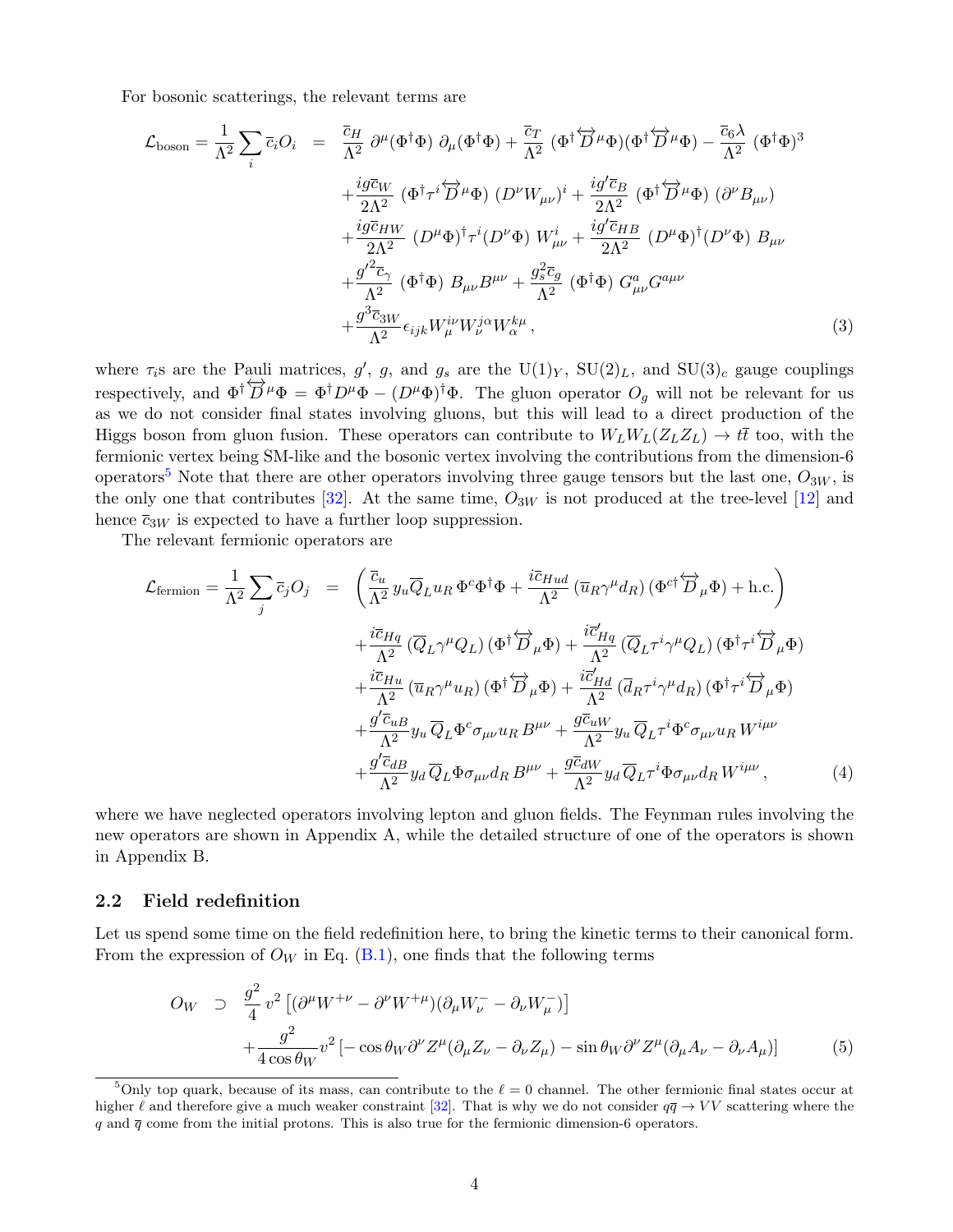contribute to the 2-point functions. Similar contributions come from other operators also. All the contributions to the 2-point functions from the operators can be summed up as

$$
\mathcal{L}_{2\text{point}} = \frac{\overline{c}_{H}v^{2}}{\Lambda^{2}} (\partial_{\mu}h)(\partial^{\mu}h) + g_{s}^{2}v^{2} \frac{\overline{c}_{G}}{\Lambda^{2}} G_{\mu\nu}^{a} G^{a\mu\nu} + g^{2}v^{2} \frac{\overline{c}_{W}}{4\Lambda^{2}} W_{\mu\nu}^{-} W^{+\mu\nu} + g^{\prime 2} \sin^{2} \theta_{W} v^{2} \frac{\overline{c}_{\gamma}}{2\Lambda^{2}} Z_{\mu\nu} Z^{\mu\nu} \n+ g^{\prime 2}v^{2} \frac{\overline{c}_{B}}{8\Lambda^{2}} Z_{\mu\nu} Z^{\mu\nu} + g^{2}v^{2} \frac{\overline{c}_{W}}{8\Lambda^{2}} Z_{\mu\nu} Z^{\mu\nu} + g^{2} \sin^{2} \theta_{W} v^{2} \frac{\overline{c}_{\gamma}}{2\Lambda^{2}} A_{\mu\nu} A^{\mu\nu} \n-gg^{\prime} \sin^{2} \theta_{W} v^{2} \frac{\overline{c}_{\gamma}}{\Lambda^{2}} A_{\mu\nu} Z^{\mu\nu} - g g^{\prime} v^{2} \frac{\overline{c}_{B}}{8\Lambda^{2}} A_{\mu\nu} Z^{\mu\nu} + g g^{\prime} v^{2} \frac{\overline{c}_{W}}{8\Lambda^{2}} A_{\mu\nu} Z^{\mu\nu}.
$$
\n(6)

With this, one should add the canonical kinetic terms, which gives

$$
\mathcal{L}_{\text{kinetic}} = \frac{1}{2} (\partial_{\mu} \overline{h}) (\partial^{\mu} \overline{h}) - \frac{1}{4} \overline{G}^a_{\mu\nu} \overline{G}^{a\mu\nu} - \frac{1}{2} \overline{W}_{\mu\nu} \overline{W}^{+\mu\nu} - \frac{1}{4} \overline{Z}_{\mu\nu} \overline{Z}^{\mu\nu} - \frac{1}{4} \overline{A}_{\mu\nu} \overline{A}^{\mu\nu} \tag{7}
$$

where

<span id="page-4-0"></span>
$$
\overline{h} = \sqrt{1 + 2 \frac{\overline{c}_H v^2}{\Lambda^2}} \, h \equiv \sqrt{N_h} \, h ,
$$
\n
$$
\overline{G}_{\mu}^a = \sqrt{1 - 2g_s^2 v^2 \frac{\overline{c}_G}{\Lambda^2}} \, G_{\mu}^a \equiv \sqrt{N_G} \, G_{\mu}^a ,
$$
\n
$$
\overline{W}_{\mu}^{\pm} = \sqrt{1 - g^2 v^2 \frac{\overline{c}_W}{2\Lambda^2}} \, W_{\mu}^{\pm} \equiv \sqrt{N_W} \, W_{\mu}^{\pm} ,
$$
\n
$$
\overline{Z}_{\mu} = \sqrt{1 - 2g'^2 \sin^2 \theta_W v^2 \frac{\overline{c}_\gamma}{\Lambda^2} - g'^2 v^2 \frac{\overline{c}_B}{2\Lambda^2} - g^2 v^2 \frac{\overline{c}_W}{2\Lambda^2}} \, Z_{\mu} \equiv \sqrt{N_Z} \, Z_{\mu} ,
$$
\n
$$
\overline{A}_{\mu} = \left[ 1 - g^2 \sin^2 \theta_W v^2 \frac{\overline{c}_\gamma}{\Lambda^2} \right] A_{\mu} + \left[ 2gg' \sin^2 \theta_W v^2 \frac{\overline{c}_\gamma}{\Lambda^2} + gg' v^2 \frac{\overline{c}_B}{4\Lambda^2} - gg' v^2 \frac{\overline{c}_W}{4\Lambda^2} \right] \, Z_{\mu}
$$
\n
$$
\equiv N_A \, A_{\mu} + N_{AZ} \, Z_{\mu} . \tag{8}
$$

This gives the field redefinitions; also, this shows that one may not extend the  $\bar{c}_i$ s beyond their range of validity, given by

$$
\overline{c}_W < 83 \left(\frac{\Lambda}{1 \text{ TeV}}\right)^2, \quad \overline{c}_B < 276 \left(\frac{\Lambda}{1 \text{ TeV}}\right)^2, \quad \overline{c}_\gamma < 179 \left(\frac{\Lambda}{1 \text{ TeV}}\right)^2. \tag{9}
$$

This, again, naively assumes that there are no other operators of mass dimension greater than 6, and therefore one does not need to take these constraints too seriously. Stronger constraints come from electroweak precision observables, like the  $\rho$ -parameter, as we will soon show.

If  $\bar{c}_i v^2 / \Lambda^2 \ll 1$ , one can invert these relations by a binomial expansion and obtain

$$
h \rightarrow h \left[ 1 - \frac{\overline{c}_H}{\Lambda^2} v^2 \right],
$$
  
\n
$$
G^a_\mu \rightarrow G^a_\mu \left[ 1 + \frac{\overline{c}_G}{\Lambda^2} g_s^2 v^2 \right],
$$
  
\n
$$
W_\mu^{\pm} \rightarrow W_\mu^{\pm} \left[ 1 + \frac{\overline{c}_W}{\Lambda^2} \frac{g^2}{4} v^2 \right],
$$
  
\n
$$
Z_\mu \rightarrow Z_\mu \left[ 1 + \frac{\overline{c}_\gamma}{\Lambda^2} g'^2 \sin^2 \theta_W v^2 + \frac{\overline{c}_W}{\Lambda^2} \frac{g^2}{4} v^2 + \frac{\overline{c}_B}{\Lambda^2} \frac{g'^2}{4} v^2 \right],
$$
  
\n
$$
A_\mu \rightarrow A_\mu \left[ 1 + \frac{\overline{c}_\gamma}{\Lambda^2} g^2 \sin^2 \theta_W v^2 \right] + Z_\mu \frac{\overline{c}_W - \overline{c}_B - 8 \overline{c}_\gamma \sin^2 \theta_W g g'}{\Lambda^2} v^2.
$$
\n(10)

Note that the binomial expansion is valid only in the proper limit. For numerical evaluations, we work with the exact definitions. However, the vertex factors of the effective theory depend on the WCs,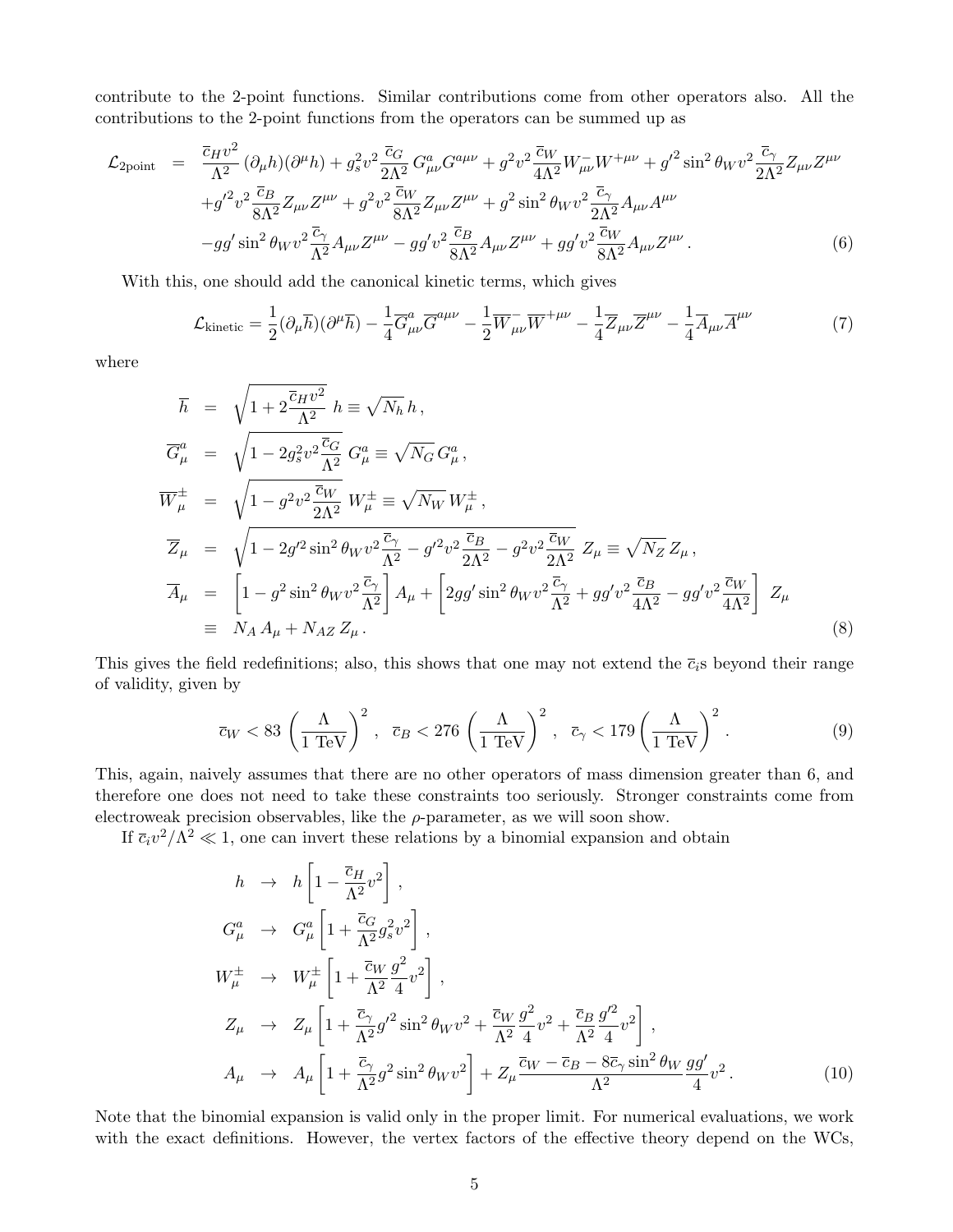and in the limit when binomial expansion fails, they become non-perturbative and so large as to make the higher-order effects more important than the tree-level ones. Fortunately, the possible unitarity violations, in at least one channel, occur much before that range.

The expressions for the particle masses, except for the photon which remains massless because of unbroken electromagnetism, are also modified and can be read off from the bilinear term. The couplings now depend on the higher-dimensional WCs, so that the particle masses are tuned to their experimental values:

$$
m_h^2 = \left[1 - 2v^2 \frac{\bar{c}_H}{\Lambda^2}\right] (3\lambda v^2 - \mu^2) + \frac{15}{4} \lambda v^4 \frac{\bar{c}_6}{\Lambda^2},
$$
  
\n
$$
m_W^2 = \frac{g^2 v'^2}{4} \left[1 + g^2 v'^2 \frac{\bar{c}_W}{2\Lambda^2}\right],
$$
  
\n
$$
m_Z^2 = \frac{g^2 v'^2}{4 \cos^2 \theta_W} \left[1 + g^2 v'^2 \frac{\bar{c}_W}{2\Lambda^2} + g'^2 v'^2 \frac{\bar{c}_B}{2\Lambda^2} + 2g'^2 v'^2 \sin^2 \theta_W \frac{\bar{c}_\gamma}{\Lambda^2} - 2v'^2 \frac{\bar{c}_T}{\Lambda^2}\right].
$$
\n(11)

Here, v' is the modified Higgs VEV which follows from the redefinition  $m_h^2 = 3\lambda v'^2 - {\mu'}^2$ , where v' and  $\mu'$  contain the effects of the operators  $O_6$  and  $O_H$ . Note that  $O_W$  alone does not affect the tree-level  $\rho$ parameter. The other operators do, and from  $T - T_{SM} = 0.08 \pm 0.12$  where  $\rho = 1 + \alpha T$ , one gets

 $-0.44 < c_B < 0.08$ ,  $-0.48 < c_\gamma < 0.09$ ,  $-2.5 \times 10^{-3} < c_T < 0.013$ , (12)

where  $c_i = \overline{c}_i (\Lambda/1 \text{ TeV})^2$ . While these bounds are somewhat stronger than the Froissart bounds for the WCs, the deviation of the cross-section from the SM expectations should be observable at about these values, or even less, as we will see later. This is why we do not talk about the precision observable bounds any further.

One now has to write down the scattering amplitudes not only involving the dimension-6 terms of the effective Lagrangian, but also in terms of the normalized fields. This in turn means that even the SM vertices as well as the propagators are modified and become functions of the WCs. These vertex factors are enlisted in Appendix A. At the same time, we keep ourselves confined to such small values of  $c_i$  that only the term linear in  $c_i/\Lambda^2$  is sufficient. One may ask whether we need to take into account the field normalizations in that case. The answer is yes, as such lowest-order corrections appear even when the SM amplitude is calculated with the normalized fields. Sometimes the corrections coming from the vertices are cancelled or enhanced by a similar correction coming from the fields.

We will discuss only about those scatterings that can be observed either by the Large Hadron Collider (LHC) or the next generation International Linear Collider (ILC). They include  $WW \to WW$ ,  $WW \to ZZ, ZZ \to ZZ, WW \to hh, ZZ \to hh, WW \to t\bar{t}, \text{and } ZZ \to t\bar{t}, \text{with crossed channels}$ included wherever necessary, and the longitudinal mode is implied for the gauge bosons. As we will see, only bosonic scatterings produce any useful constraints.

### 3 Bounds on the Wilson coefficients

To get the bounds on the WCs, we fix  $\sqrt{s} = 2$  TeV, which is a typical parton-level value for the proton-proton collision at the LHC with  $\sqrt{s} = 13$  or 14 TeV. We use FeynArts/FormCalc [\[37,](#page-17-13) [38\]](#page-17-14) to calculate the helicity amplitudes using the FeynArts model files for the effective Lagrangian generated by FeynRules [\[39\]](#page-17-15). This gives us all the field normalizations as well as the vertex factors. We then observe how the zero-th partial wave amplitude,  $a_0$ , varies with the WCs; the bound comes from  $|a_0| \leq \frac{1}{2}$ . For  $WW(ZZ) \rightarrow t\bar{t}$ , we use the helicity amplitude for  $00 \rightarrow ++$  as this gives the tightest constraints.

In general, such operators also contribute to the higher- $\ell$  states. However, as has been shown in Ref. [\[32,](#page-17-8) [31\]](#page-17-7), such constraints are always weaker than those coming from  $\ell = 0$ . An intuitive way to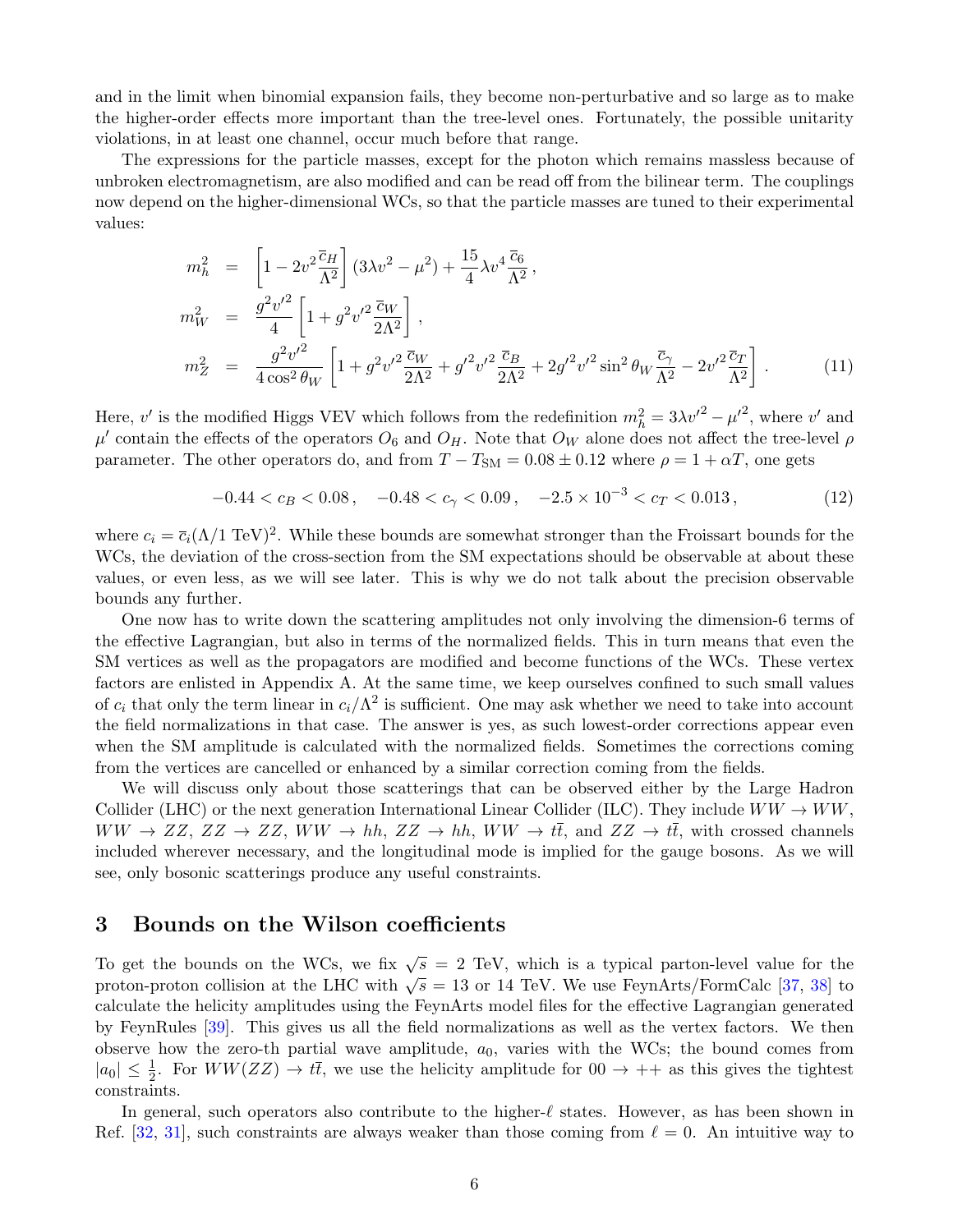<span id="page-6-0"></span>

| <b>PROCESS</b>                 | $O_6$ | $O_T$ | $O_H$ |           | $O_W$     | $O_{HW}$ | $O_B$ | $O_{HB}$ | $\omega_{3W}$ |
|--------------------------------|-------|-------|-------|-----------|-----------|----------|-------|----------|---------------|
| $WW \rightarrow WW$            |       |       | ⊗     | ⊗         | $\otimes$ |          | ⊗     |          |               |
| $WW \rightarrow ZZ$            |       |       | ⊗     | ⊗         | $\otimes$ |          | ⊗     |          |               |
| $ZZ \rightarrow ZZ$            |       |       | ⊗     | ⊗         | ⊗         |          | ⊗     |          |               |
| $WW \rightarrow hh$            |       |       | ⊗     |           | $\otimes$ |          |       |          |               |
| $ZZ \to hh$                    |       |       | ⊗     | $\otimes$ | $\otimes$ |          | ⊗     |          |               |
| $WW \rightarrow t\overline{t}$ |       |       | ∞     | $\otimes$ | $\otimes$ |          | ∞     |          |               |
| $ZZ \to t\overline{t}$         |       |       | ⊗     | $\otimes$ | ⊗         |          | ⊗     |          |               |

Table 1: Dimension-6 operators affecting the bosonic and fermionic scatterings. The entries marked with  $\sqrt{ }$  are affected by the modification of the SM vertices. The entries marked with ⊗ are affected by the wavefunction normalization.

<span id="page-6-1"></span>

Figure 1: The unitarity limits on the effective Wilson coefficients, where they violate the bound  $|\text{Re}a_0| \leq \frac{1}{2}$ . We have taken  $\sqrt{s} = 2 \text{ TeV}$  and  $\Lambda = 1 \text{ TeV}$ , the coefficients scale with  $\Lambda^2$ .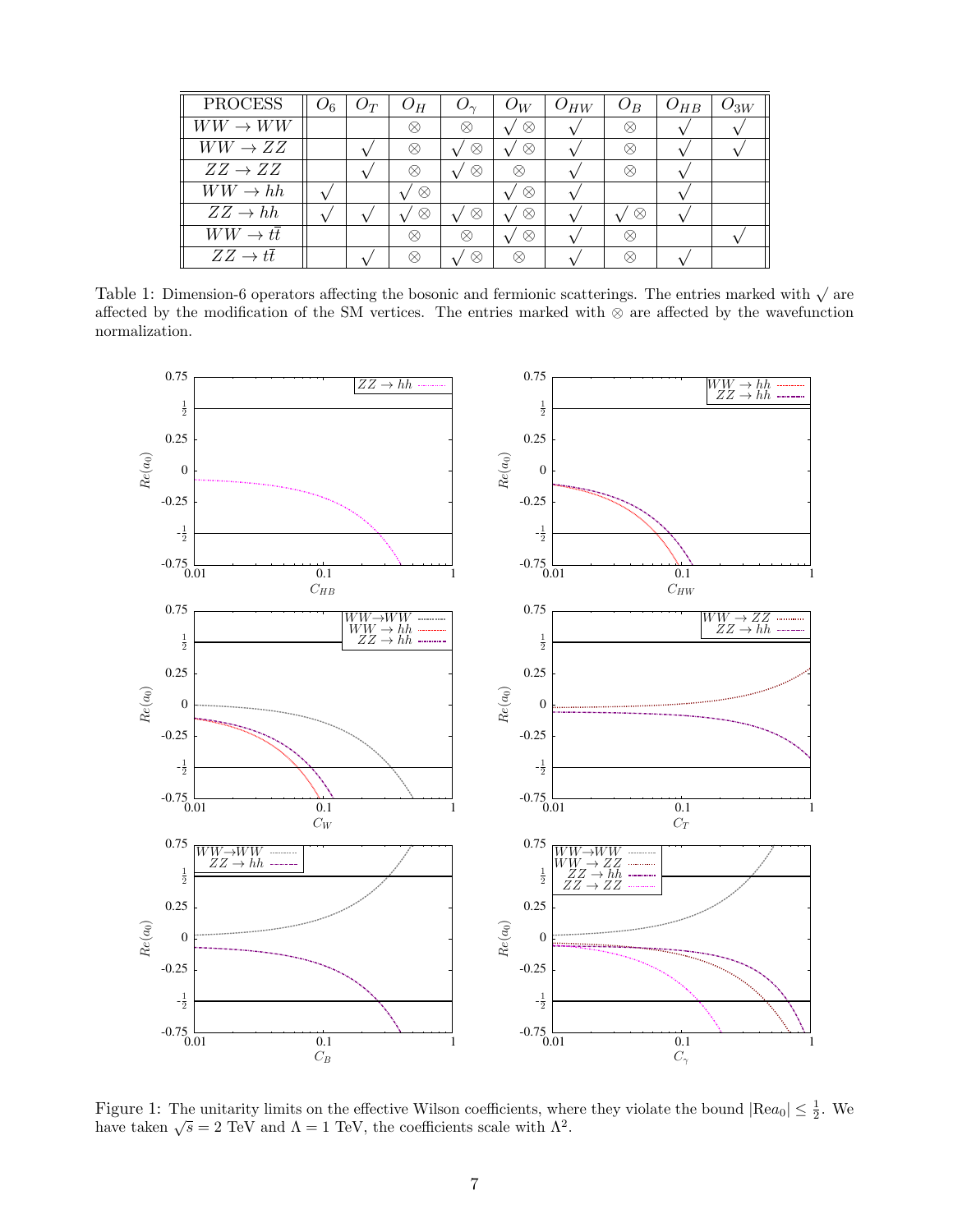<span id="page-7-0"></span>understand this is that the worst high-energy behaviour of  $\ell = 0$  partial wave goes as  $s/m^2$  whereas it is  $\sqrt{s/m^2}$  for  $\ell = 1$ . We have found no  $\ell = 1$  constraints that are either stronger than the same coming from  $\ell = 0$ , or lie in the perturbative domain.



Figure 2: The unitarity limits on the WCs, assuming three of the  $d = 6$  operators are generated at the same time, with  $C_{HB}$  and  $C_{HW}$ . Only the lower left white portion is allowed.

Note that only one operator is taken to be nonzero at a time. One may ask whether this is a reasonable assumption, given that almost all the NP models necessarily generate more than one effective operators, if not the (almost) full set. Even with two such operators, the deviation of the scattering cross-section from the SM expectation can set in either before or after the single-operator mark, depending on the signs of the WCs. As a toy example, we show, in Fig. [2,](#page-7-0) the unitarity bound on  $\bar{c}_W$  and  $\bar{c}_{HB} = \bar{c}_{HW}$ , where all the three operators are present, but the WCs for  $O_{HB}$  and  $O_{HW}$  are taken to be the same for simplicity. Thus, (i) one either has to know the ultraviolet complete theory, construct the effective operators, and then study the scattering sensitivities, or (ii) perform a complete scanning over the entire 16-dimensional parameter space. None of them is a viable option. In other words, this study may be useful to find the pattern of nonzero WCs if deviations are seen in several channels and are quantified.

Only the worst high-energy behaviour is important; thus, if there are terms going as  $s^2$  and s in the amplitude, we consider only the  $s^2$  term. Again, note that the cutoff scale  $\Lambda$  has been fixed at 1 TeV just as a fiducial mark and has nothing to do with the actual onset of NP.

In Table [1,](#page-6-0) we show which operators affect which  $2 \rightarrow 2$  scattering processes. The notation is self-explanatory; the WC,  $\bar{c}_i$ , accompanies the operator  $O_i$  in Eqs. [\(3\)](#page-3-1) and [\(4\)](#page-3-2). In Fig. [1,](#page-6-1) we show the bounds on the corresponding Wilson coefficients of the bosonic operators. We show only those operators for which one gets an interesting bound that can be probed at the LHC; thus,  $O_6$ ,  $O_H$ , and  $\overrightarrow{O}_{3W}$  have been dropped, as they do not violate the unitarity bound for  $\sqrt{s} = 2 \text{ TeV}$ . They would do so if we considered  $2 \to n$  scattering processes but the chances of observing them at the LHC is negligible. None of the fermionic operators turn out to be interesting; this is also corroborated by Eq. (28) of Ref. [\[32\]](#page-17-8). The corresponding Table [2](#page-8-0) shows the point where the Froissart bound is reached. We emphasize again that anomalous behaviour of the scattering cross-section should be observable way before this bound is reached.

One may note that some of the coefficients, like  $\bar{c}_W$ ,  $\bar{c}_\gamma$ ,  $\bar{c}_{HB}$ ,  $\bar{c}_{HW}$ , and  $\bar{c}_B$ , violate the unitarity bound even for relatively smaller values, and increasing  $\Lambda$  by a factor of 5 or 10 will still keep them in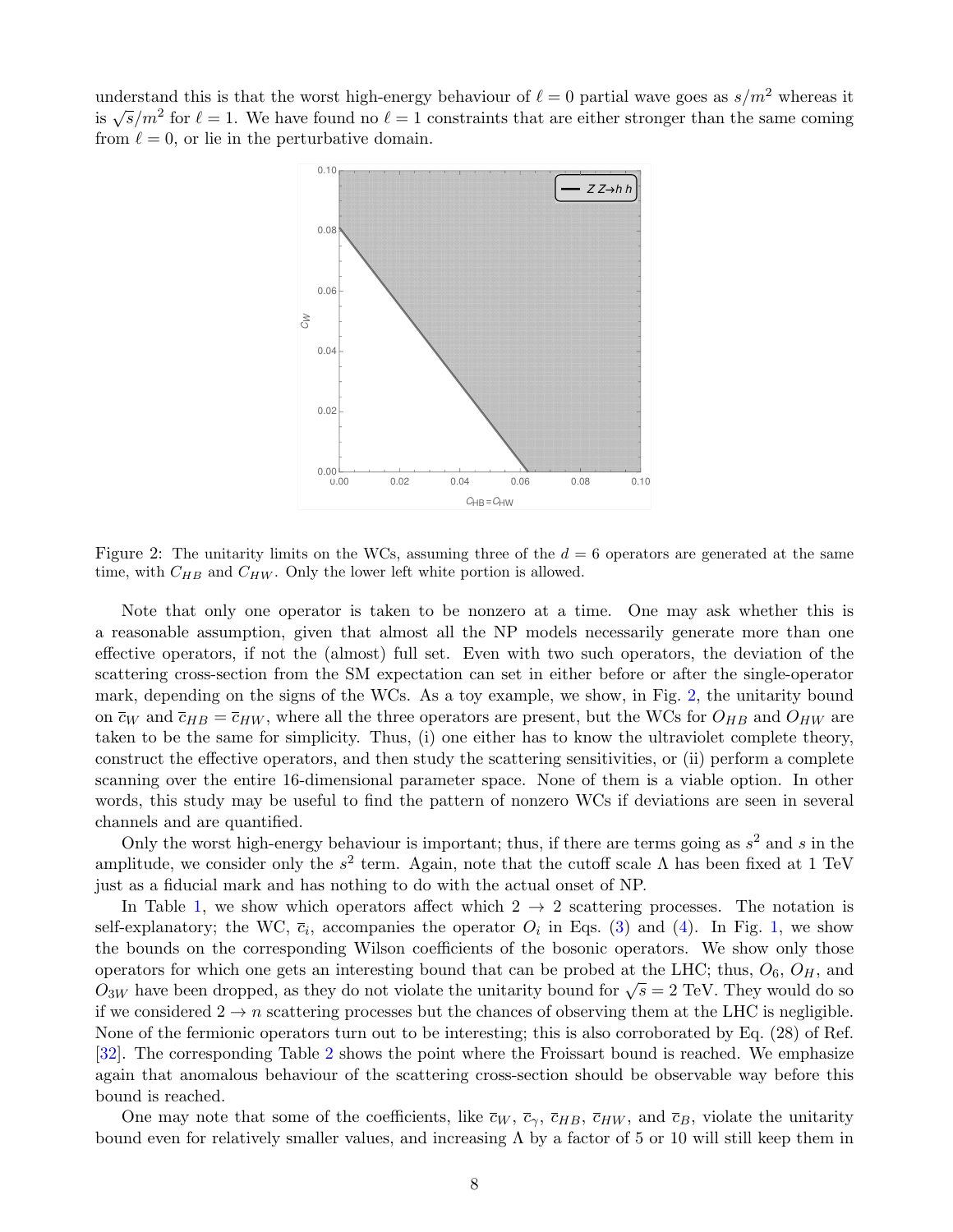| WС                  | Bound | Process             |                      | WC   Bound | Process             |
|---------------------|-------|---------------------|----------------------|------------|---------------------|
| $\overline{c}_W$    | 0.06  | $WW \rightarrow hh$ | $\overline{c}_B$     | 0.27       | $ZZ \to hh$         |
| $\overline{c}_{HB}$ | 0.27  | $ZZ \to hh$         | $\tilde{c}_{\gamma}$ | 0.14       | $ZZ \rightarrow ZZ$ |
| $\overline{c}$ HW   | 0.06  | $WW \rightarrow hh$ | $\overline{c}_T$     | 1.2        | $ZZ \to hh$         |

<span id="page-8-0"></span>Table 2: The limit on the Wilson coefficients, with  $\Lambda = 1$  TeV. They scale with  $\Lambda^2$ . Only bounds below  $\bar{c}_i \leq 1.2$ are shown. Gauge boson polarizations are longitudinal.

<span id="page-8-2"></span>the perturbative domain  $<sup>6</sup>$  $<sup>6</sup>$  $<sup>6</sup>$ . At the same time, we would like to mention that the anomalous behaviour</sup> of the scattering amplitudes should be observable much before the unitarity bound is reached, and therefore one may surmise the presence of NP for even lower values of the coefficients. Also note that the actual coefficient of  $O_{3W}$ , apart from the loop suppression mentioned before, should be much larger than that quoted in the Table.



Figure 3: The variation of  $|C_i|_{\text{max}}$ , the value where the unitarity limit is reached, as a function of  $\sqrt{s}$ . The variation of  $C_{HW}$  and  $C_{HB}$  are identical to that of  $C_W$  and  $C_B$  respectively.

The values of the WCs where unitarity bound is reached decrease with increasing  $\sqrt{s}$ . While our results are displayed for  $\sqrt{s} = 2$  TeV keeping in mind the maximum partonic centre-of-mass energy to be had at 14 TeV LHC, we also show how the limits change with  $\sqrt{s}$  in Fig. [3.](#page-8-2) Among the six couplings shown in Table [2,](#page-8-0) the variation of  $\overline{c}_{HW}$  and  $\overline{c}_{HB}$  are identical to that of  $\overline{c}_W$  and  $\overline{c}_B$  respectively.

As we have spent some time on the issue of wavefunction normalization, one may ask how significant the corrections are. As can be seen from Table [1](#page-6-0) and Fig. [1,](#page-6-1) such corrections can indeed put a strong constraint, e.g., on  $\bar{c}_B$  and  $\bar{c}_\gamma$  from  $WW \to WW$  scattering. This is because in the amplitude, the field normalization factors appear at the same order of  $1/\Lambda$  as the vertex corrections.

There are three points that we would like to mention here.

1. These bounds are valid if only one operator is present at a time. This may not be the case for the particular NP model at hand and there is always the chance of a cancellation, either numerical accident or motivated by the theory, in which case the bounds will be strengthened. They can, in principle, also be relaxed. One may, in principle, also get stronger bounds if coupled-channel final states are

<span id="page-8-1"></span> ${}^{6}$ By this, we mean that an ultraviolet-complete theory with perturbative couplings can generate such WCs at the low scale. However, we do not consider any possible running of these coefficients.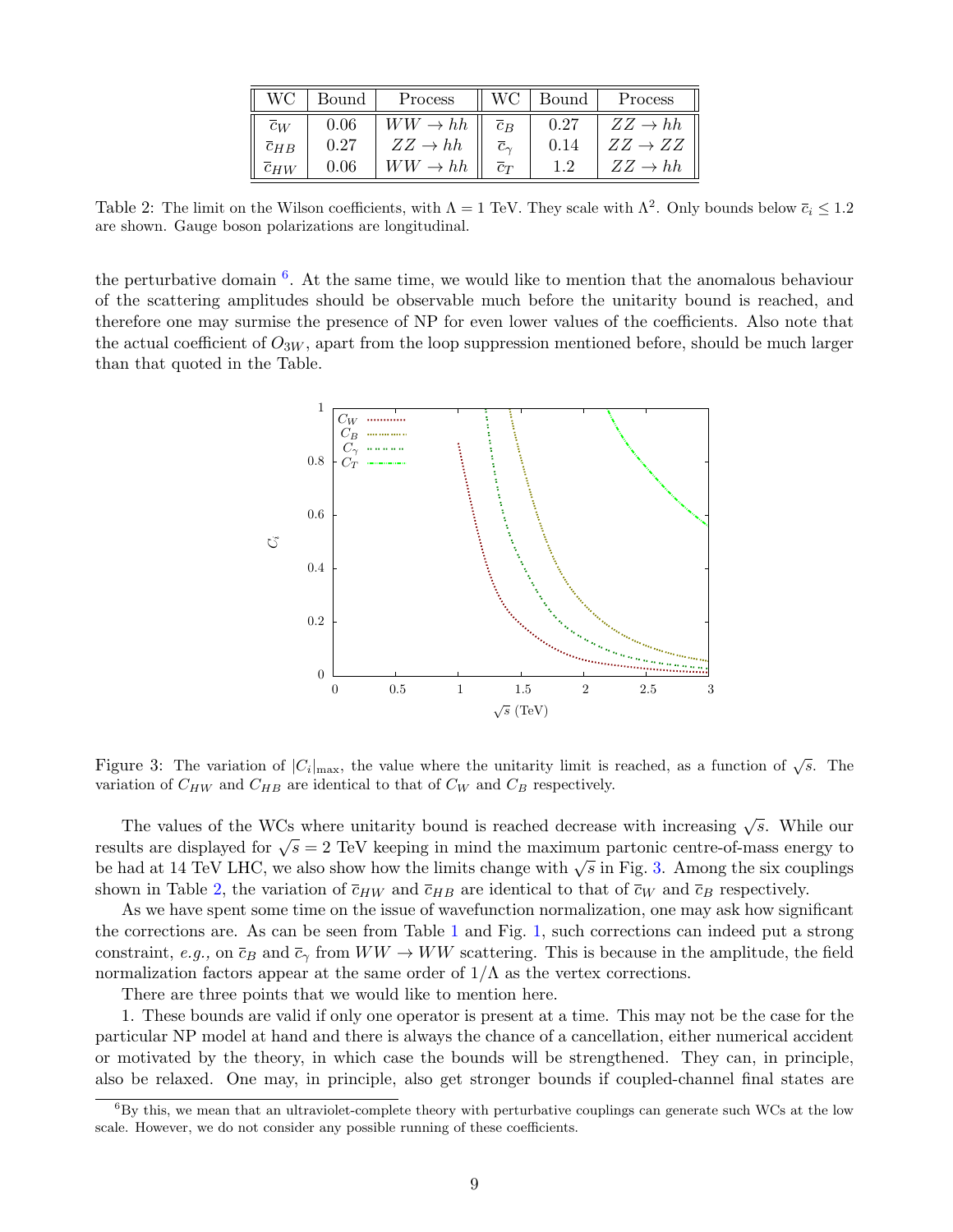considered.

2. The amplitudes start deviating from their SM values much before the  $|a_0| = \frac{1}{2}$  $\frac{1}{2}$  bound is reached. Roughly speaking, the amplitudes increase by a factor of 2 over the SM values (which means a fourfold increase in the number of final state particles) when the WCs are about one order below their unitarity bound. Therefore, a precision measurement can unveil any such new physics much before the unitarity bound is reached. In other words, even those operators whose WCs have to be large to hit the unitarity bound (like  $O_T$  or  $O_{3W}$ ) — or in other words, whose effects are going to be small if the couplings are perturbative — may still be probed in a precision machine. This feature is important if one wants to work with perturbative couplings with an increased Λ. At the same time, a detailed study in the moderate-WC region needs the consideration of  $d > 6$  operators.

3. This is where the future leptonic colliders like the International Linear Collider may have the advantage over the LHC, where polarization measurement is going to pose a tough challenge. However, they will lose on the  $\sqrt{s}$  factor.

#### 3.1 Bounds from collider studies

Effects of the dimension-6 operators in hadronic and leptonic colliders have been studied recently [\[33,](#page-17-9) [34,](#page-17-10) [35,](#page-17-11) [36\]](#page-17-12) with respect to the SILH Lagrangian [\[27,](#page-17-3) [28\]](#page-17-4), using event generators like MadGraph-aMC@NLO [\[40\]](#page-18-0). The LHC Run-1 data can provide limits only on the following couplings <sup>[7](#page-9-0)</sup>, where we have normalised the mass scale to  $\Lambda = 1$  TeV instead of  $m_W^2$  or  $v^2$  [\[33\]](#page-17-9):

$$
\overline{c}_{\gamma} \in [-0.12 : 0.067], \quad \overline{c}_{HW} \in [-7.3 : 2.2]. \tag{13}
$$

However, this has been obtained with a fit to the Higgs branching ratios, and the numbers can substantially change if the Higgs sector is extended. Thus, while the  $\bar{c}_{\gamma}$  bound is apparently compatible to the unitarity limit, a direct search is always preferred. Such studies have been performed, and the reach of the LHC [\[34\]](#page-17-10) and the ILC [\[36\]](#page-17-12) are as follows:

$$
\overline{c}_{\gamma} : [-2.0:3.5] \text{ (LHC300)}, [-0.65:1.16] \text{ (LHC3000)}, [-3.0:1.0] \text{ (ILC)}, \n\overline{c}_{HB} : [-5.9:7.8] \text{ (LHC300)}, [-1.9:2.5] \text{ (LHC3000)}, [-2.6:1.0] \text{ (ILC)}, \n\overline{c}_{HW} : [-8.2:5.9] \text{ (LHC300)}, [-2.6:1.9] \text{ (LHC3000)}, [-0.29:0.27] \text{ (ILC)}, \n\overline{c}_{W} : [-0.21:0.20] \text{ (ILC)}, \n\overline{c}_{H} : [-0.65:0.67] \text{ (ILC)},
$$
\n(14)

where the LHC numbers are for  $\sqrt{s} = 14$  TeV with integrated luminosity of 300 fb<sup>-1</sup> (LHC300) and 3000 fb<sup>-1</sup> (LHC3000). The ILC numbers are for  $\sqrt{s} = 350$  GeV and integrated luminosity of 3 ab<sup>-1</sup>. Thus, one may hopefully expect some deviation from the SM expectations at the LHC. A study on CLIC has also been performed in the second reference of [\[35\]](#page-17-11), with a slightly different operator basis, and the sensitivity to the new operators is a bit higher compared to the ILC.

### 4 Summary

If all the NP fields are heavy (and possibly outside the reach of the LHC), their effects on the SM dynamics can be parametrized by a set of higher-dimensional operators. These operators spoil the renormalizability of the effective theory and in turn can make some scattering amplitudes violate unitarity. Significant constraints on the NP parameter space can be obtained if the unitarity violation occurs below the cutoff scale  $Λ$ .

In this paper, we work with a particular basis for the dimension-6 effective operators that are especially helpful for scattering studies. However, one can use any such basis for this study, as long as the

<span id="page-9-0"></span><sup>&</sup>lt;sup>7</sup>The gluon coupling,  $\bar{c}_g$ , is most tightly constrained:  $\bar{c}_g \in [-0.01 : 0.007]$ .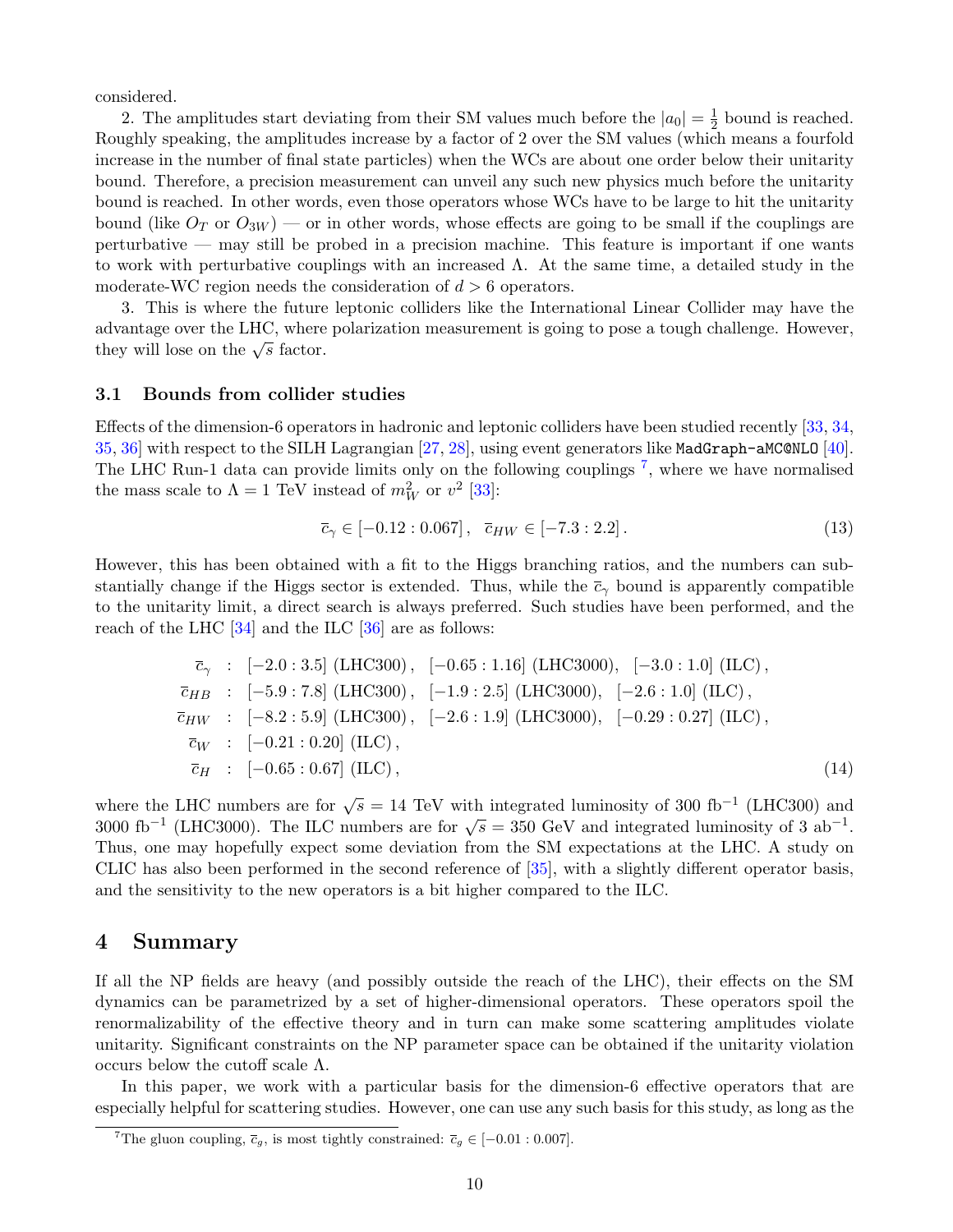basis is a complete one and does not contain redundant operators. The new operators generate several three-point and four-point interactions that contribute to  $2 \rightarrow 2$  scattering processes by modifying the SM vertex factors. This in turn spoils the unitarity as bad high-energy behaviours are not cancelled out.

Some of the new operators also modify the canonical kinetic terms. To bring them back to the canonical forms, one has to redefine the fields by some multiplicative normalization. Such a redefinition indirectly affects the vertices, as can be seen in the list of vertex factors given in Appendix A. Both the effects are important, and as can be seen from the plots, a single operator may affect a number of scattering processes, and a single process may get affected by several operators. We have followed the approach of minimality and assumed the presence of only one operators at a time while discussing the bounds. This need not be the actual case.

The bounds depend on the cutoff  $\Lambda$  but always scale as  $\Lambda^2$ , so it is easy to set a fiducial mark at  $\Lambda = 1$  TeV and show the bounds. They also depend on  $\sqrt{s}$  and get stronger as  $\sqrt{s}$  increases. We have shown all the bounds for  $\sqrt{s} = 2 \text{ TeV}$ , a typical parton-level energy at the LHC.

As can be seen, even with  $\Lambda = 10$  TeV, there are some WCs  $\bar{c}_i$  that remain ~  $\mathcal{O}(1)$  when the unitarity bound  $|a_0| = \frac{1}{2}$  $\frac{1}{2}$  is reached. This is what we can expect very reasonably if the NP interaction that generates the effective operators is tree-level and with perturbative couplings. At the same time, deviations from SM values can be observed for much smaller values of the WCs. However, precise measurement of polarization at the LHC environment remains a challenge to the experimentalists.

#### Acknowledgements

S.G thanks the University Grants Commission, Government of India, for a research fellowship. R.I. and A.K. acknowledge the Science and Engineering Research Board, Government of India, for support from a research grant. A.K. also acknowledges the Council for Scientific and Industrial Research, Government of India, for another research grant. R.I. would also like to thank Sunanda Kumar Patra for help with Mathematica.

### A Feynman Rules

We list here all the relevant Feynman rules with bosons in external legs. All momenta are taken to be going in to the vertex. The symmetry factors are also included. The SM vertices can be obtained by putting all  $\bar{c}_i = 0$  or  $C_i = 0$ , where we use  $C_i = \bar{c}_i/\Lambda^2$  for brevity. We also use the following shorthand notations already defined in Eq. [\(8\)](#page-4-0), with  $e = gs_W = g'c_W$ :

$$
N_h = 1 + 2v^2 C_H,
$$
  
\n
$$
N_Z = 1 - \frac{1}{2} g'^2 v^2 (C_B + 4s_W^2 C_\gamma) - \frac{1}{2} g^2 v^2 C_W,
$$
  
\n
$$
N_W = 1 - \frac{1}{2} g^2 v^2 C_W,
$$
  
\n
$$
N_A = 1 - g^2 v^2 s_W^2 C_\gamma,
$$
  
\n
$$
N_{AZ} = \frac{1}{4} g g' v^2 (8s_W^2 C_\gamma + C_B - C_W).
$$
\n(A.1)

We will show here only the unnormalized vertices, *i.e.*, vertices obtained with  $h, W, Z$  and  $A$  and not their barred (normalized) counterparts. For physical processes, the normalized vertices are relevant. To get them, this is what one should do.

- If the number of external h, W, and A legs in a vertex be  $n_h$ ,  $n_W$ , and  $n_A$  respectively, divide the vertex factor by  $(N_h)^{n_h/2}(N_W)^{n_W/2}(N_A)^{n_A}$ . Note the difference in the exponent of the photon legs.
- External Z legs are slightly more complicated. The major contribution comes from the unnormalized vertex involving Z, and should be divided, in the same vein, by  $(N_Z)^{n_Z/2}$  where  $n_Z$  is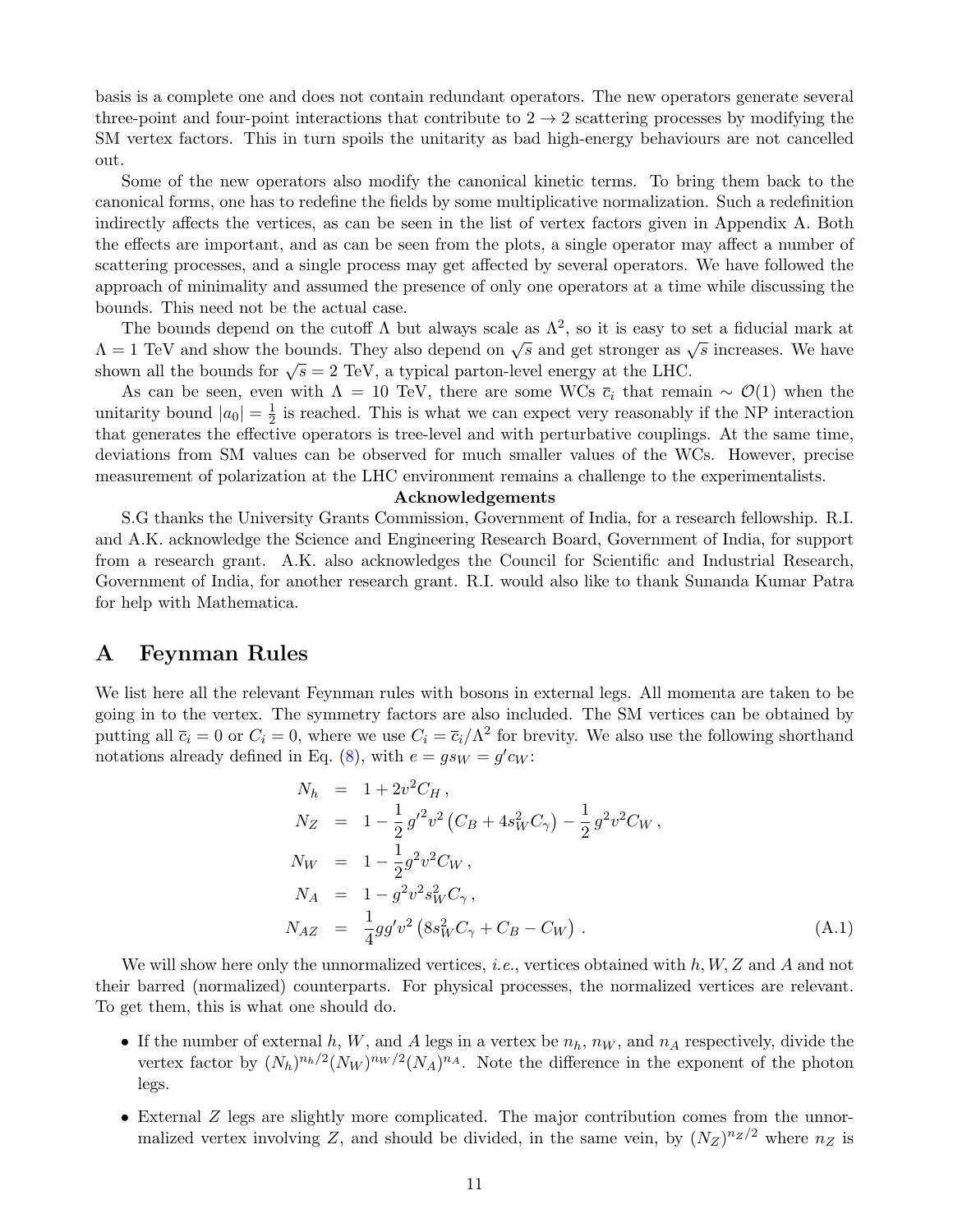the number of Z-legs. However, there will also be contributions coming from the normalization of the photon fields. For example, suppose we have the following terms in the Lagrangian:

$$
\mathcal{L} \supset P_{\alpha\beta\mu\nu} W^{\alpha} W^{\beta} A^{\mu} A^{\nu} + Q_{\alpha\beta\mu\nu} W^{\alpha} W^{\beta} A^{\mu} Z^{\nu} + R_{\alpha\beta\mu\nu} W^{\alpha} W^{\beta} Z^{\mu} Z^{\nu}
$$
(A.2)

where  $\{P,Q,R\}_{\alpha\beta\mu\nu}$  contain all the momenta and other constants. In terms of the normalized fields, this becomes

<span id="page-11-0"></span>
$$
\mathcal{L} \supset \frac{1}{N_W N_A^2} P_{\alpha\beta\mu\nu} \overline{W}^{\alpha} \overline{W}^{\beta} \overline{A}^{\mu} \overline{A}^{\nu} + \frac{1}{N_W N_A \sqrt{N_Z}} \left( Q_{\alpha\beta\mu\nu} - \frac{2N_{AZ}}{N_A} P_{\alpha\beta\mu\nu} \right) \overline{W}^{\alpha} \overline{W}^{\beta} \overline{A}^{\mu} \overline{Z}^{\nu} + \frac{1}{N_W N_Z} \left( R_{\alpha\beta\mu\nu} - \frac{N_{AZ}}{N_A} Q_{\alpha\beta\mu\nu} + \frac{N_{AZ}^2}{N_A^2} P_{\alpha\beta\mu\nu} \right) \overline{W}^{\alpha} \overline{W}^{\beta} \overline{Z}^{\mu} \overline{Z}^{\nu} . \tag{A.3}
$$

• It is trivial to reproduce Table [1](#page-6-0) from the vertex factors and relevant field normalizations. One needs to draw all the possible tree-level diagrams with three- or four-point interactions. If a field appears either as an external leg or as an internal propagator in any of these diagrams, the WCs involved in its normalization will be affected. For example, If there is any diagram involving  $Z$ ,  $\bar{c}_{\gamma}$ ,  $\bar{c}_{W}$ , and  $\bar{c}_{B}$  appear in Table [1.](#page-6-0) The WCs coming from vertex factors can easily be picked out from the following list.

Note also that we have never used the on-shell condition  $p_i^2 = m_i^2$ . If some of the legs are on-shell, suitable modifications can be easily performed. The symmetrization over the external momenta has also not been done.

• Four-scalar vertex:

$$
h(p_1)h(p_2)h(p_3)h(p_4) : -i \left[ 6\lambda + 45\lambda v^2 C_6 + 4C_H \sum_{i \neq j} p_i \cdot p_j \right]
$$
 (A.4)

where  $i, j$  run from 1 to 4. This has to be divided by  $N_h^2$  for the normalized vertex.

• Three-scalar vertex:

$$
h(p_1)h(p_2)h(p_3) : -iv \left[ 6\lambda + 15\lambda v^2 C_6 + 4C_H \sum_{i \neq j} p_i \cdot p_j \right]
$$
 (A.5)

with  $i, j = 1, 2, 3$ . This has to be divided by  $N_h^{3/2}$  $h^{3/2}$  for the normalized vertex.

• Four-gauge vertices:

$$
W^{+\mu}(p_1)W^{+\nu}(p_2)W^{-\alpha}(p_3)W^{-\beta}(p_4) : \frac{ig^2}{4} \left[ -4 + 4g^2v^2C_W + g^2v^2C_{HW} \right] \Gamma^{\mu\nu\alpha\beta} + 6ig^4C_{3W}F^{\mu\nu\alpha\beta}
$$
  
\n
$$
W^{+\mu}(p_1)W^{-\nu}(p_2)Z^{\alpha}(p_3)Z^{\beta}(p_4) : -\frac{ig^2}{4} \left[ g^2v^2C_{HW} + 2g^2v^2C_W(1 + c_W^2) - 4c_W^2 \right] \Gamma^{\mu\nu\alpha\beta}
$$
  
\n
$$
+6ig^4c_W^2C_{3W}F^{\mu\nu\alpha\beta}
$$
  
\n
$$
W^{+\mu}(p_1)W^{-\nu}(p_2)A^{\alpha}(p_3)Z^{\beta}(p_4) : \frac{ig^2}{8} \left[ gg'v^2C_{HW} + 2gg'v^2C_W(1 + 2c_W^2) - swc_W \right] \Gamma^{\mu\nu\alpha\beta}
$$
  
\n
$$
-6ig^4swc_WC_{3W}F^{\mu\nu\alpha\beta},
$$
  
\n
$$
W^{+\mu}(p_1)W^{-\nu}(p_2)A^{\alpha}(p_3)A^{\beta}(p_4) : \frac{ie^2}{2} (2 - g^2v^2C_W) \Gamma^{\mu\nu\alpha\beta}
$$
  
\n
$$
-6ig^4s_W^2C_{3W}F^{\mu\nu\alpha\beta},
$$
  
\n
$$
(A.6)
$$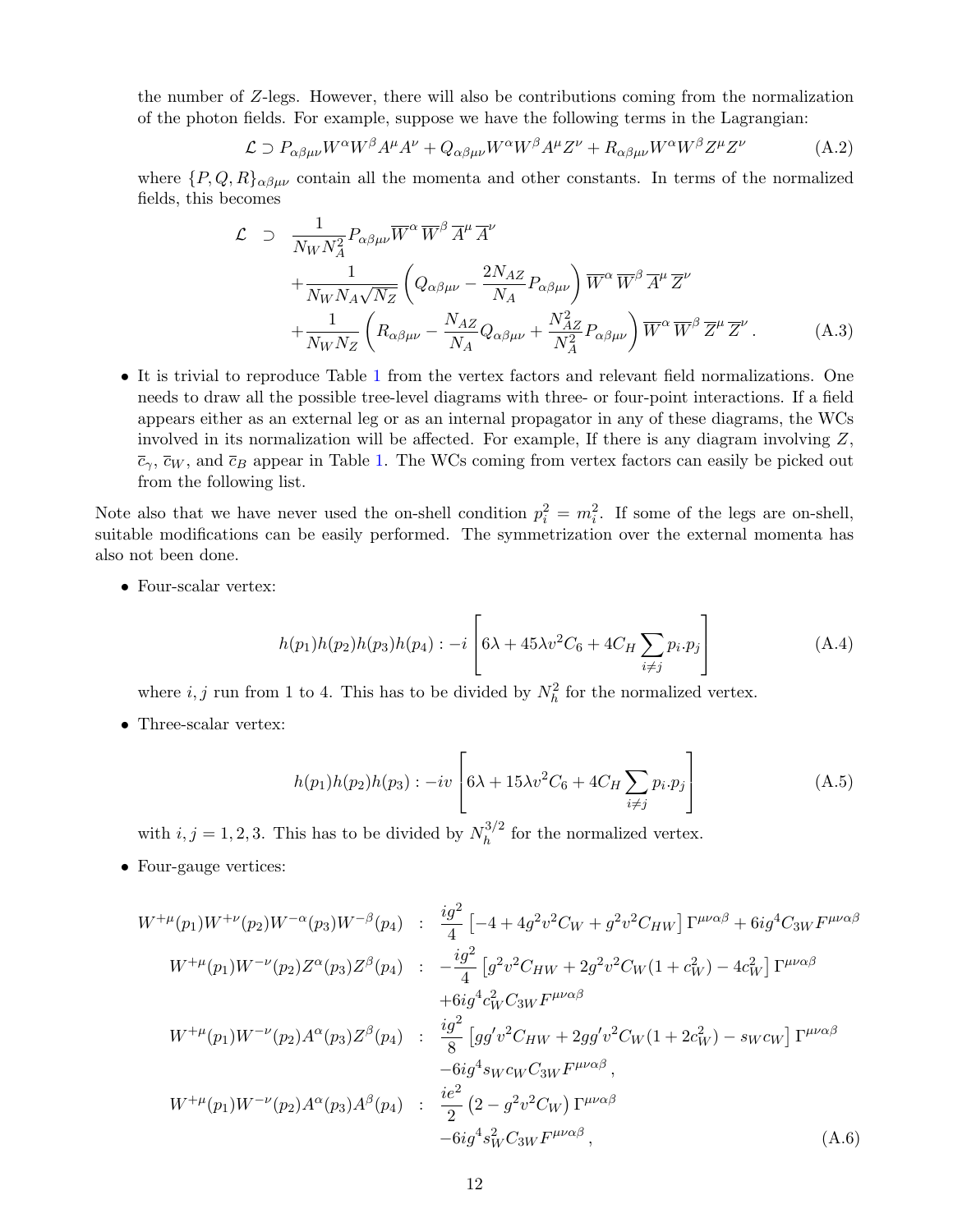where

$$
\Gamma^{\mu\nu\alpha\beta} = \left( \eta^{\mu\beta} \eta^{\nu\alpha} + \eta^{\mu\alpha} \eta^{\nu\beta} - 2 \eta^{\mu\nu} \eta^{\alpha\beta} \right) , \qquad (A.7)
$$

and

$$
F^{\mu\nu\alpha\beta} = (p_1 \cdot p_3 + p_2 \cdot p_4) \eta^{\mu\beta} \eta^{\nu\alpha} + (p_1 \cdot p_4 + p_2 \cdot p_3) \eta^{\mu\alpha} \eta^{\nu\beta} - (p_1 + p_2) \cdot (p_3 + p_4) \eta^{\mu\nu} \eta^{\alpha\beta} + \eta^{\mu\nu} ((p_1 + p_2)^\beta p_4^\alpha + (p_1 + p_2)^\beta p_3^\alpha) + \eta^{\alpha\beta} ((p_3 + p_4)^\mu p_1^\nu + (p_3 + p_4)^\nu p_2^\mu) + \eta^{\mu\alpha} (p_1^\beta (p_3 - p_4)^\nu - p_2^\beta p_3^\nu - p_1^\nu p_3^\beta) + \eta^{\nu\beta} (p_4^\mu (p_2 - p_1)^\alpha - p_2^\alpha p_3^\mu - p_2^\mu p_4^\alpha) + \eta^{\mu\beta} (p_1^\alpha (p_4 - p_3)^\nu - p_2^\alpha p_4^\nu - p_1^\nu p_4^\alpha) + \eta^{\nu\alpha} (p_3^\mu (p_2 - p_1)^\beta - p_2^\beta p_4^\mu - p_2^\mu p_3^\beta). \quad (A.8)
$$

Note that the  $WW\gamma\gamma$  four-point vertex contributes to  $WWZZ$  and  $WWAZ$  vertices as shown in Eq. [\(A.3\)](#page-11-0).

• Three-gauge vertices:

$$
W^{+\mu}(p_1)W^{-\nu}(p_2)Z^{\alpha}(p_3) : \frac{ig}{8c_W} \left[ -8c_W^2 \left( (p_1 - p_2)^{\alpha} \eta^{\mu\nu} + (p_2 - p_3)^{\mu} \eta^{\nu\alpha} + (p_3 - p_1)^{\nu} \eta^{\mu\alpha} \right) \right. \\ \left. +48g^2c_W^2 C_{3W} \left[ (p_1^{\nu} p_2^{\alpha} p_3^{\mu} - p_1^{\alpha} p_2^{\mu} p_3^{\nu}) + p_2 \cdot p_3 (-p_1^{\nu} \eta^{\alpha \mu} + p_1^{\alpha} \eta^{\mu \nu}) \right. \\ \left. +2g^2 v^2 C_W \left( (1 + 2c_W^2)(p_1 - p_2)^{\alpha} \eta^{\mu \nu} + s_W^2 (p_1^{\mu} \eta^{\nu \alpha} - p_2^{\nu} \eta^{\mu \alpha}) \right) \right. \\ \left. +2g^2 v^2 C_W \left( (1 + 2c_W^2)(p_1 - p_2)^{\alpha} \eta^{\mu \nu} + s_W^2 (p_1^{\mu} \eta^{\nu \alpha} - p_2^{\nu} \eta^{\mu \alpha}) \right. \\ \left. - (2 + c_W^2)(p_1^{\nu} \eta^{\mu \alpha} - p_2^{\mu} \eta^{\nu \alpha}) + 3c_W^2 (p_3^{\nu} \eta^{\mu \alpha} - p_3^{\mu} \eta^{\nu \alpha}) \right) \right. \\ \left. + g^2 v^2 C_{HW} \left( (p_1 - p_2)^{\alpha} \eta^{\mu \nu} + p_2^{\mu} \eta^{\nu \alpha} - p_1^{\nu} \eta^{\mu \alpha} + c_W^2 (p_3^{\nu} \eta^{\mu \alpha} - p_3^{\mu} \eta^{\nu \alpha}) \right) \right. \\ \left. - g^2 v^2 s_W^2 C_{HB} (p_3^{\nu} \eta^{\mu \alpha} - p_3^{\mu} \eta^{\nu \alpha}) \right], \\ A^{\mu}(p_1)W^{+\nu}(p_2)W^{-\alpha}(p_3) : \frac{ie}{8} \left[ -8 ((p_1 - p_2)^{\alpha} \eta^{\mu \nu} + (p_2 - p_3)^{\mu} \eta^{\nu \alpha} + (p_3 - p_1)^{\nu} \eta^{\mu \
$$

 $\bullet\,$  Three-point mixed vertices:

$$
h(p_1)A^{\mu}(p_2)Z^{\nu}(p_3) : -\frac{igg'v}{4} \left[ -2(p_2^{\mu}p_2^{\nu} - p_2^2\eta^{\mu\nu})(C_B - C_W) \right. \n+ (p_1^{\mu}p_2^{\nu} - p_1 \cdot p_2\eta^{\mu\nu})(C_{HB} - C_{HW}) + 16s_W^2 C_{\gamma}(p_3^{\mu}p_2^{\nu} - \eta^{\mu\nu}p_2 \cdot p_3) \right], \nh(p_1)W^{+\mu}(p_2)W^{-\nu}(p_3) : \frac{ig^2v}{4} \left[ 2\eta^{\mu\nu} + 2C_W (p_2^2\eta^{\mu\nu} - p_2^{\mu}p_2^{\nu} + p_3^2\eta^{\mu\nu} - p_3^{\mu}p_3^{\nu} \right. \n+ C_{HW} (p_1^{\mu}p_2^{\nu} + p_1^{\nu}p_3^{\mu} - (p_1.(p_2 + p_3)\eta^{\mu\nu}) \right], \nh(p_1)Z^{\mu}(p_2)Z^{\nu}(p_3) : \frac{ig^2v}{4c_W^2} \left[ 2\eta^{\mu\nu} + 2(c_W^2C_W + s_W^2C_B) (p_3^2\eta^{\mu\nu} - p_3^{\mu}p_3^{\nu} + p_2^2\eta^{\mu\nu} - p_2^{\mu}p_2^{\nu}) \right. \n+ 16s_W^4 C_{\gamma} (p_3^{\mu}p_2^{\nu} - p_2 \cdot p_3\eta^{\mu\nu}) - 8v^2 C_T\eta^{\mu\nu} \n- (c_W^2C_{HW} + s_W^2C_{HB}) (p_1^{\mu}p_2^{\nu} - p_1 \cdot p_2\eta^{\mu\nu} + p_3^{\mu}p_1^{\nu} - p_1 \cdot p_3\eta^{\mu\nu}) \right], \nh(p_1)A^{\mu}(p_2)A^{\nu}(p_3) : 4ie^2vC_{\gamma} (p_1^{\nu}p_2^{\mu} - p_1 \cdot p_2\eta^{\mu\nu}) , \tag{A.10}
$$

Note that the hAZ and hAA vertices are generated by the new operators only.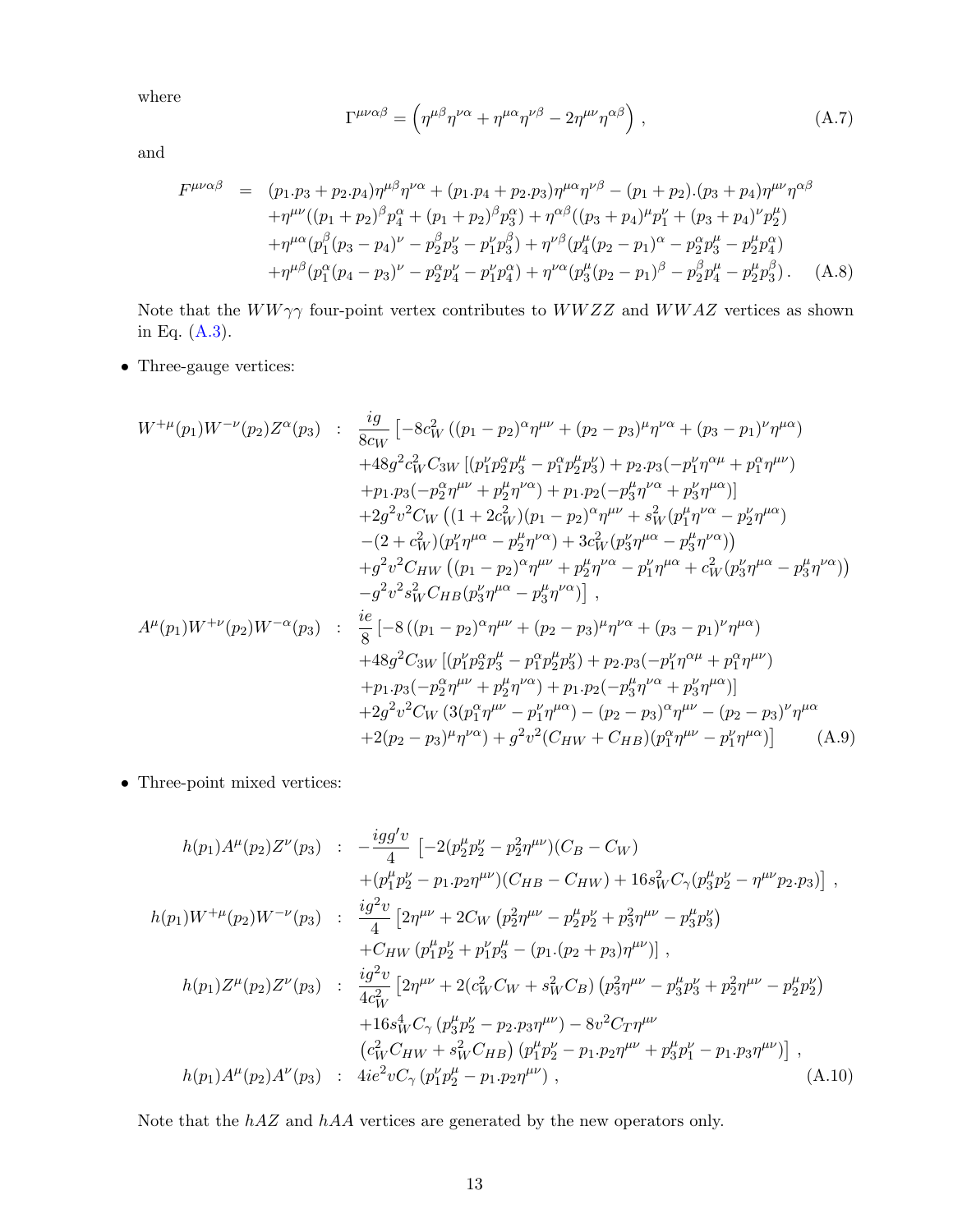$\bullet\,$  Four-point mixed vertices:

$$
h(p_1)h(p_2)W^{+\mu}(p_3)W^{-\nu}(p_4) : \frac{ig^2}{4} [2\eta^{\mu\nu} + 2C_W (p_3^2\eta^{\mu\nu} - p_3^{\mu}p_3^{\nu} + p_4^2\eta^{\mu\nu} - p_4^{\mu}p_4^{\nu})
$$
  
+ $C_{HW} ((p_1 + p_2)^{\mu}p_3^{\nu} + (p_1 + p_2)^{\nu}p_4^{\mu} - (p_1 + p_2). (p_3 + p_4)\eta^{\mu\nu})],$   

$$
h(p_1)h(p_2)Z^{\mu}(p_3)Z^{\nu}(p_4) : \frac{ig^2}{4c_W^2} [2\eta^{\mu\nu} - 24v^2C_T\eta^{\mu\nu} + 16s_W^4C_\gamma(p_3^{\nu}p_4^{\mu} - p_3.p_4\eta^{\mu\nu})
$$
  
- $2c_W^2C_W (p_3^{\mu}p_3^{\nu} - p_3^2\eta^{\mu\nu} + p_4^{\mu}p_4^{\nu} - p_4^2\eta^{\mu\nu})$   
- $2s_W^2C_B (p_3^{\mu}p_3^{\nu} - p_3^2\eta^{\mu\nu} + p_4^{\mu}p_4^{\nu} - p_4^2\eta^{\mu\nu})$   
+ $(c_W^2C_{HW} + s_W^2C_{HB}) \times$   
 $((p_1 + p_2)^{\mu}p_3^{\nu} + (p_1 + p_2)^{\nu}p_4^{\mu} - (p_1 + p_2). (p_3 + p_4)\eta^{\mu\nu})],$ 

$$
h(p_1)W^{+\mu}(p_2)W^{-\nu}(p_3)Z^{\alpha}(p_4) : \frac{ig^3v}{4c_W} \left[ C_W ((2 + 4c_W^2)(p_2 - p_3)^{\alpha} \eta^{\mu\nu} \right.\n+ (6p_4^{\nu}c_W^2 - 2p_3^{\nu}s_W^2 - p_2^{\nu}(4 + 2c_W^2)\eta^{\mu\alpha} \right.\n- (6p_4^{\mu}c_W^2 - 2p_2^{\mu}s_W^2 - p_3^{\mu}(4 + 2c_W^2)\eta^{\nu\alpha}) \right.\n+ C_{HW} ((p_2 - p_3)^{\alpha} \eta^{\mu\nu} + (p_4^{\nu}c_W^2 + p_1^{\nu}s_W^2 - p_2^{\nu})\eta^{\mu\alpha} \right.\n+ C_{HB}s_W^2 (p_4^{\mu}\eta^{\nu\alpha} - p_4^{\nu}\eta^{\mu\alpha}) \Big],\nh(p_1)A^{\mu}(p_2)W^{+\nu}(p_3)W^{-\alpha}(p_4) : \frac{ieg^2v}{4} \left[ C_W (6(p_2^{\alpha}\eta^{\mu\nu} - p_2^{\nu}\eta^{\mu\alpha}) \right.\n+ C_{HW} ((p_1 - p_2)^{\nu}\eta^{\mu\alpha} - (p_1 - p_2)^{\alpha}\eta^{\mu\nu}) \right.\n+ C_{HW} ((p_1 - p_2)^{\nu}\eta^{\mu\alpha} - (p_1 - p_2)^{\alpha}\eta^{\mu\nu}) \right.\nh(p_1)h(p_2)A^{\mu}(p_3)A^{\nu}(p_4) : 4ie^2C_{\gamma}(p_3^{\nu}p_4^{\mu} - p_3, p_4\eta^{\mu\nu}),\nh(p_1)h(p_2)A^{\mu}(p_3)Z^{\nu}(p_4) : -\frac{igg'}{4} \left[ 2(C_B - C_W)(p_3^2\eta^{\mu\nu} - p_3^{\mu}p_3^{\nu}) \right.\n+ 16s_W^2C_{\gamma}(p_3^{\nu}p_4^{\mu} - p_3, p_4\eta^{\mu\nu}) \right.\n+ (C_{HB} - C_{HW})(p_3^{\nu}(p_1 + p_2)^{\mu} - p_3.(p_1 + p_2)\eta^{\mu\nu}) \Big] (A.
$$

Last four vertices have been generated only through the effective operators.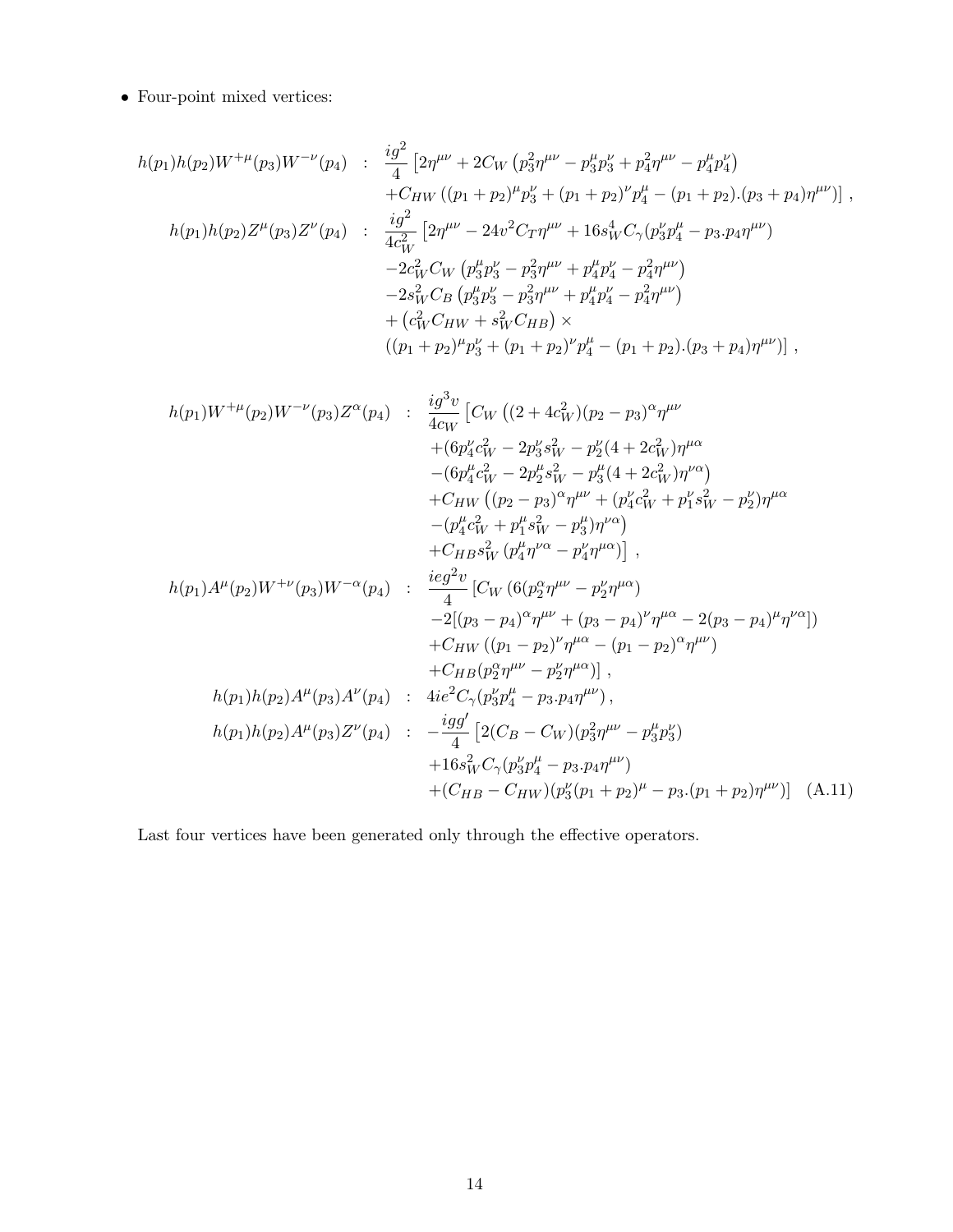• Three-point fermionic vertices:

$$
\bar{b}(p_1)b(p_2)h(p_3) : -\frac{im_b}{v} \left[ 1 + \frac{3}{2}C_d v^2 \right],
$$
\n
$$
\bar{t}(p_1)t(p_2)h(p_3) : -\frac{im_t}{v} \left[ 1 + \frac{3}{2}C_u v^2 \right],
$$
\n
$$
\bar{b}(p_1)b(p_2)A^{\mu}(p_3) : -\frac{ie}{3}\gamma^{\mu} + e(C_{dB} - C_{dW}) m_b \sigma^{\mu\nu} p_{3\nu},
$$
\n
$$
\bar{t}(p_1)t(p_2)A^{\mu}(p_3) : \frac{2ie}{3}\gamma^{\mu} + e(C_{uB} + C_{uW}) m_t \sigma^{\mu\nu} p_{3\nu},
$$
\n
$$
\bar{b}(p_1)b(p_2)Z^{\mu}(p_3) : \frac{ig}{2c_W}\gamma^{\mu} \left[ \frac{2}{3}s_W^2 - P_L - (C_{Hq} + C'_{Hq}) v^2 P_L - C_{Hd} v^2 P_R \right] -\frac{g}{c_W} \left[ (C_{dB}s_W^2 + C_{dW} c_W^2) m_b \sigma^{\mu\nu} p_{3\nu} \right],
$$
\n
$$
\bar{t}(p_1)t(p_2)Z^{\mu}(p_3) : \frac{ig}{2c_W}\gamma^{\mu} \left[ P_L - \frac{4}{3}s_W^2 - (C_{Hq} - C'_{Hq}) v^2 P_L - C_{Hu} v^2 P_R \right] -\frac{g}{c_W} \left[ (C_{uB}s_W^2 - C_{uW} c_W^2) m_t \sigma^{\mu\nu} p_{3\nu} \right],
$$
\n
$$
\bar{t}(p_1)b(p_2)W^{-\mu}(p_3) : \frac{ig}{\sqrt{2}}V_{tb} \left[ 1 + C'_{Hq} v^2 \right] \gamma^{\mu} P_L + \frac{ig}{\sqrt{2}} C_{Hud} v^2 \gamma^{\mu} P_R + \gamma Q_g V_{tb} \left[ m_t C_{uW} \sigma^{\mu\nu} p_{3\nu} P_L + m_b C_{dW} \sigma^{\mu\nu} p_{3\nu} P_R \right].
$$
\n(A.12)

• Four-point fermionic vertices

$$
\overline{b}(p_1)b(p_2)W^{-\mu}(p_3)W^{+\nu}(p_4) : g^2 m_b C_{dW} \sigma^{\mu\nu}, \n\overline{t}(p_1)t(p_2)W^{-\mu}(p_3)W^{+\nu}(p_4) : -g^2 m_t C_{uW} \sigma^{\mu\nu}, \n\overline{t}(p_1)b(p_2)W^{-\mu}(p_3)Z^{\nu}(p_4) : \sqrt{2} g^2 c_W V_{tb} [m_t C_{uW} \sigma^{\mu\nu} P_L + m_b C_{dW} \sigma^{\mu\nu} P_R].
$$
\n(A.13)

There is no field normalization for the fermions as their kinetic terms are not affected but the bosonic fields need to be normalized, and as before,  $t\bar{t}(b\bar{b})Z$  vertices get a contribution from  $t\bar{t}(b\bar{b})A$ .

## B The operator in detail

It is instructive to write out at least one of the operators in detail to show the rich structure. For example, the operator  $O_W \equiv \left(\Phi^{\dagger} \tau^i \overleftrightarrow{D}^{\mu} \Phi\right) (D^{\nu} W_{\mu\nu})^i$  looks like (note that  $\overline{c}_W$  is the WC while  $c_W$  is the cosine of the Weinberg angle):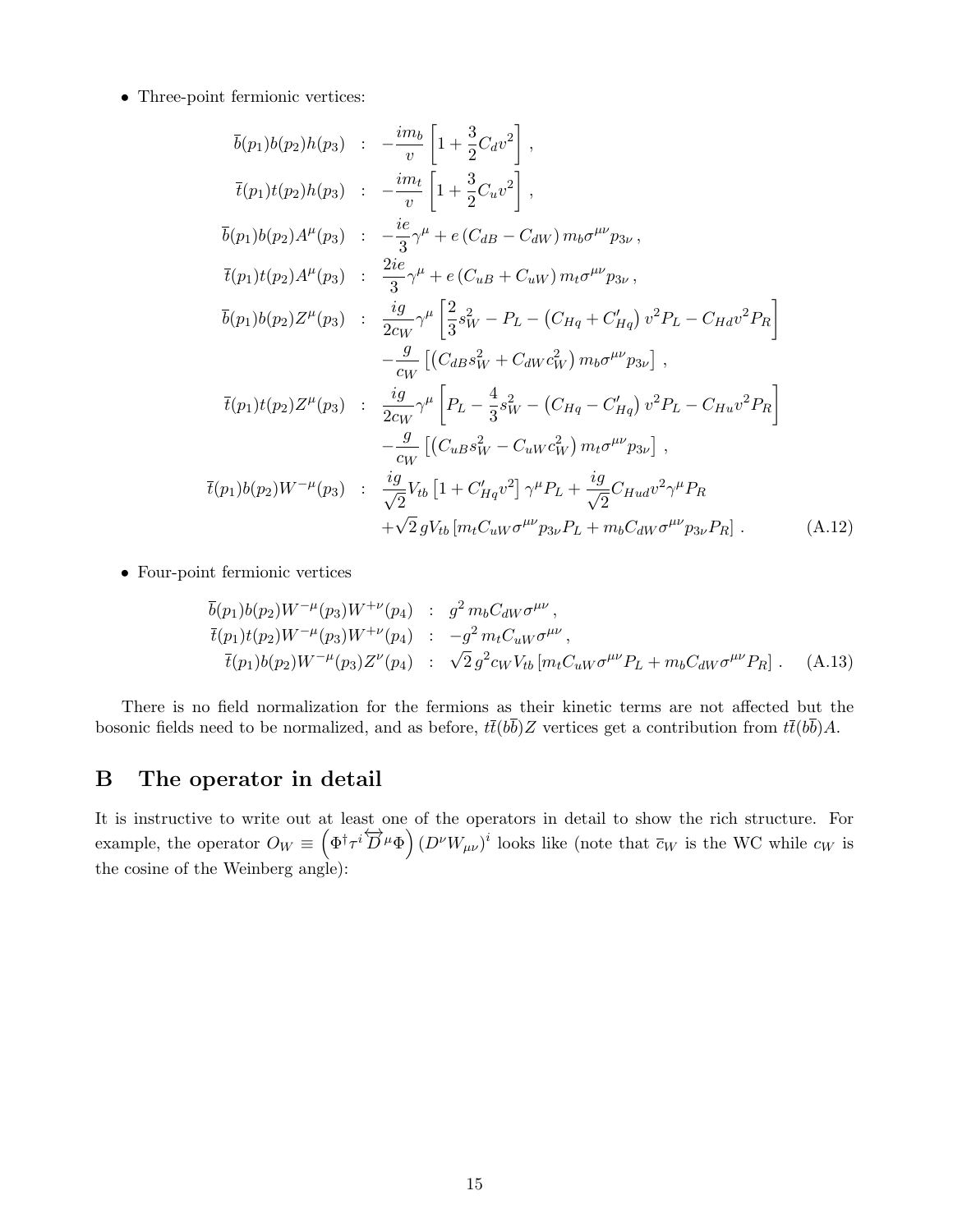<span id="page-15-5"></span>
$$
O_{W} = \frac{g^{2}}{4} \left[ v^{2} \left[ (\partial^{\mu} W^{+ \nu} - \partial^{\nu} W^{+ \mu}_{}) (\partial_{\mu} W^{-}_{\nu} - \partial_{\nu} W^{-}_{\mu}) \right. \\ + ig_{CW} (W^{+ \mu} \partial^{\nu} W^{-}_{\nu} - W^{- \mu} \partial^{\nu} W^{+}_{\nu}) Z_{\mu} - ig_{CW} (W^{+ \mu} W^{- \nu} - W^{- \mu} W^{+ \nu}) (\partial_{\mu} Z_{\nu} - 2 \partial_{\nu} Z_{\mu}) \\ + ig_{EW} (W^{+ \mu} \partial^{\nu} W^{-}_{\nu} - 2 \partial_{\nu} W^{-}_{\mu}) A^{\nu} - ig_{GW} W^{- \mu} (\partial_{\mu} W^{+}_{\nu} - 2 \partial_{\nu} W^{+}_{\mu}) Z^{\nu} \right. \\ + ig_{SW} W^{+ \mu} (\partial_{\mu} W^{-}_{\nu} - W^{- \mu} \partial^{\nu} W^{+}_{\nu}) A_{\mu} - ig_{SW} (W^{+ \mu} W^{- \nu} - W^{- \mu} W^{+ \nu}) (\partial_{\mu} A_{\nu} - 2 \partial_{\nu} A_{\mu}) \\ - g^{2} (W^{+ \mu} W^{-} - W^{+ \nu} W^{- \mu}) (W^{+}_{\mu} W^{-}_{\nu} - W^{+}_{\nu} W^{-}_{\mu}) \\ - g^{2} (W^{+ \mu} W^{- \nu} + W^{- \mu} W^{+ \nu}) Z_{\mu} Z_{\nu} + 2 g^{2} c_{W}^2 W^{- \mu} W^{+}_{\mu} Z^{\nu} Z_{\nu} \\ - g^{2} c_{W} s_{W} (W^{+ \mu} W^{- \nu} + W^{- \mu} W^{+ \nu}) Z_{\mu} Z_{\nu} + 2 g^{2} c_{W}^2 W^{- \mu} W^{+}_{\mu} Z^{\nu} Z_{\nu} \\ - g^{2} c_{W} W^{+ \mu} W^{- \nu} + W^{- \mu} W^{+ \nu}) A_{\mu} A_{\nu} + 2 g^{2} c_{W} W^{- \mu} W^{+}_{\mu} Z^{\nu} A_{\nu} \\ + \frac{v^{2}}{c_{W}} \left[ - c_{W} \partial^{\nu} Z^{\mu} (\partial_{\mu} Z_{\nu} - \partial_{\nu} Z_{\mu}) - s_{W} \partial^{\nu} Z^{\mu} (\partial_{\mu} A_{\nu} - \partial_{\nu} A_{\
$$

# References

- <span id="page-15-0"></span>[1] W. Buchmuller and D. Wyler, "Effective Lagrangian Analysis of New Interactions and Flavor Conservation," Nucl. Phys. B 268, 621 (1986).
- <span id="page-15-1"></span>[2] E. E. Jenkins, A. V. Manohar and M. Trott, "On Gauge Invariance and Minimal Coupling," JHEP 1309, 063 (2013) [arXiv:1305.0017 [hep-ph]].
- <span id="page-15-2"></span>[3] J. Brehmer, A. Freitas, D. Lopez-Val and T. Plehn, "Pushing Higgs Effective Theory to its Limits," Phys. Rev. D 93, no. 7, 075014 (2016) [arXiv:1510.03443 [hep-ph]].
- <span id="page-15-3"></span>[4] B. Gripaios and D. Sutherland, "An operator basis for the Standard Model with an added scalar singlet," JHEP 1608, 103 (2016) [arXiv:1604.07365 [hep-ph]].
- <span id="page-15-4"></span>[5] H. Bélusca-Maito and A. Falkowski, "On the exotic Higgs decays in effective field theory," Eur. Phys. J. C76(2016) no. 9,514 arXiv:1602.02645 [hep-ph].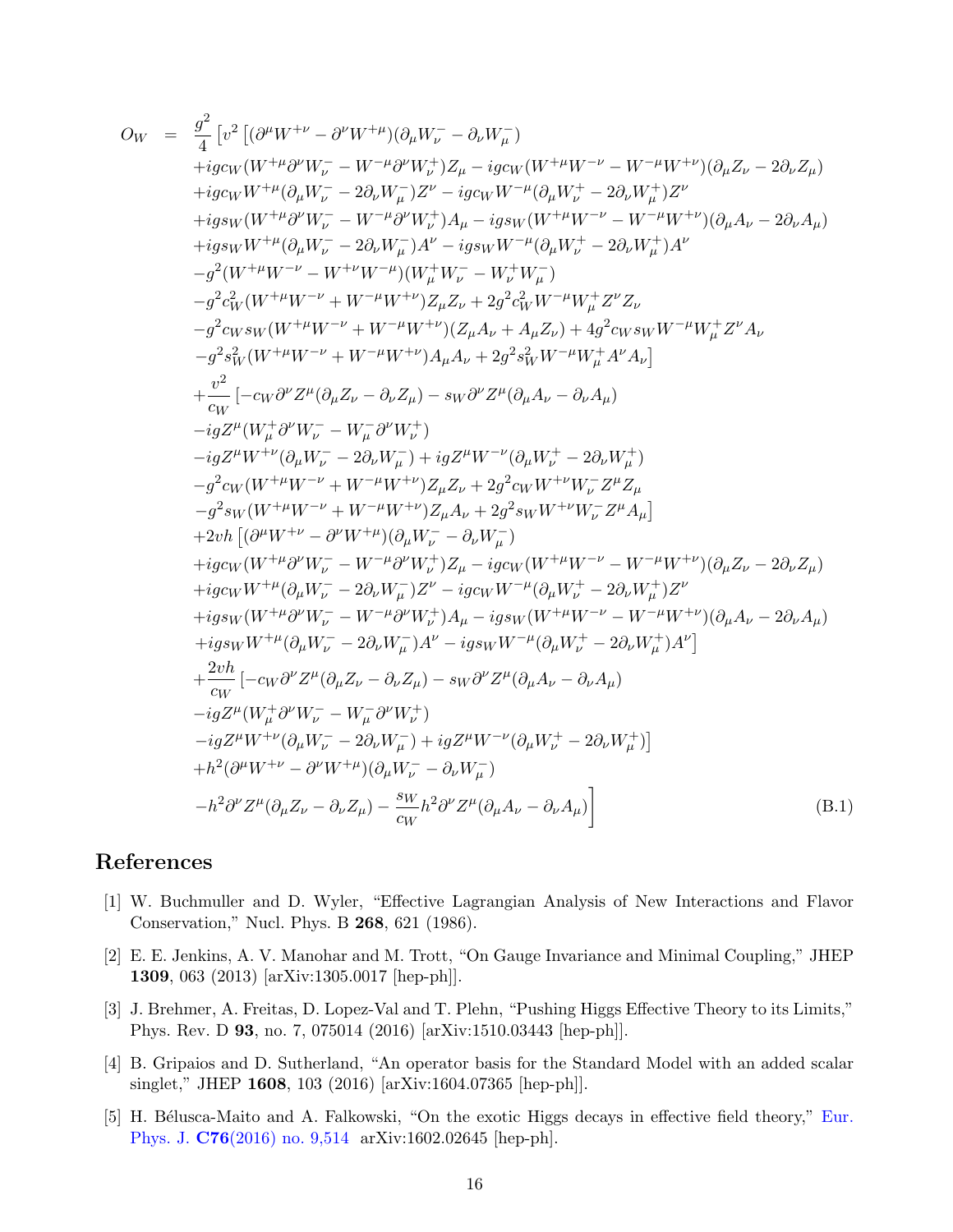- <span id="page-16-0"></span>[6] B. Grzadkowski, M. Iskrzynski, M. Misiak and J. Rosiek, "Dimension-Six Terms in the Standard Model Lagrangian," JHEP 1010, 085 (2010) [arXiv:1008.4884 [hep-ph]].
- <span id="page-16-1"></span>[7] M. B. Einhorn and J. Wudka, "The Bases of Effective Field Theories," Nucl. Phys. B 876, 556 (2013) [arXiv:1307.0478 [hep-ph]].
- <span id="page-16-2"></span>[8] E. Masso, "An Effective Guide to Beyond the Standard Model Physics," JHEP 1410, 128 (2014) [arXiv:1406.6376 [hep-ph]].
- <span id="page-16-3"></span>[9] G. Passarino, "Field reparametrization in effective field theories," Eur. Phys. J. Plus132,16 (2017)  $\arXiv:1610.09618$  [hep-ph].
- <span id="page-16-4"></span>[10] B. Henning, X. Lu and H. Murayama, "How to use the Standard Model effective field theory," JHEP 1601, 023 (2016) [arXiv:1412.1837 [hep-ph]].
- <span id="page-16-5"></span>[11] M. Boggia, R. Gomez-Ambrosio and G. Passarino, "Low energy behaviour of standard model extensions," JHEP 1605, 162 (2016) [arXiv:1603.03660 [hep-ph]].
- <span id="page-16-6"></span>[12] G. F. Giudice, C. Grojean, A. Pomarol and R. Rattazzi, "The Strongly-Interacting Light Higgs," JHEP 0706, 045 (2007) [hep-ph/0703164].
- <span id="page-16-7"></span>[13] I. Low, R. Rattazzi and A. Vichi, "Theoretical Constraints on the Higgs Effective Couplings," JHEP 1004, 126 (2010) [arXiv:0907.5413 [hep-ph]].
- <span id="page-16-8"></span>[14] J. Elias-Mir, J. R. Espinosa, E. Masso and A. Pomarol, "Renormalization of dimension-six operators relevant for the Higgs decays  $h \to \gamma\gamma, \gamma Z$ ," JHEP 1308, 033 (2013) [arXiv:1302.5661 [hep-ph]].
- <span id="page-16-9"></span>[15] A. Falkowski, F. Riva and A. Urbano, "Higgs at last," JHEP 1311, 111 (2013) [arXiv:1303.1812  $\vert \text{hep-ph} \vert$ .
- <span id="page-16-10"></span>[16] R. Contino, M. Ghezzi, C. Grojean, M. Muhlleitner and M. Spira, "Effective Lagrangian for a light Higgs-like scalar," JHEP 1307, 035 (2013) [arXiv:1303.3876 [hep-ph]].
- <span id="page-16-11"></span>[17] M. B. Einhorn and J. Wudka, "Higgs-Boson Couplings Beyond the Standard Model," Nucl. Phys. B 877, 792 (2013) [arXiv:1308.2255 [hep-ph]].
- <span id="page-16-12"></span>[18] J. Ellis, V. Sanz and T. You, "Complete Higgs Sector Constraints on Dimension-6 Operators," JHEP 1407, 036 (2014) [arXiv:1404.3667 [hep-ph]].
- <span id="page-16-13"></span>[19] H. Belusca-Maito, "Effective Higgs Lagrangian and Constraints on Higgs Couplings," arXiv:1404.5343 [hep-ph].
- <span id="page-16-14"></span>[20] A. Biektter, A. Knochel, M. Krmer, D. Liu and F. Riva, "Vices and virtues of Higgs effective field theories at large energy," Phys. Rev. D  $91$ , 055029 (2015) [arXiv:1406.7320 [hep-ph].
- <span id="page-16-15"></span>[21] C. Y. Chen, S. Dawson and C. Zhang, "Electroweak Effective Operators and Higgs Physics," Phys. Rev. D 89, no. 1, 015016 (2014) [arXiv:1311.3107 [hep-ph]].
- <span id="page-16-16"></span>[22] A. Falkowski and F. Riva, "Model-independent precision constraints on dimension-6 operators," JHEP 1502, 039 (2015) [arXiv:1411.0669 [hep-ph]].
- <span id="page-16-17"></span>[23] L. Berthier and M. Trott, "Consistent constraints on the Standard Model Effective Field Theory," JHEP 1602, 069 (2016) [arXiv:1508.05060 [hep-ph]].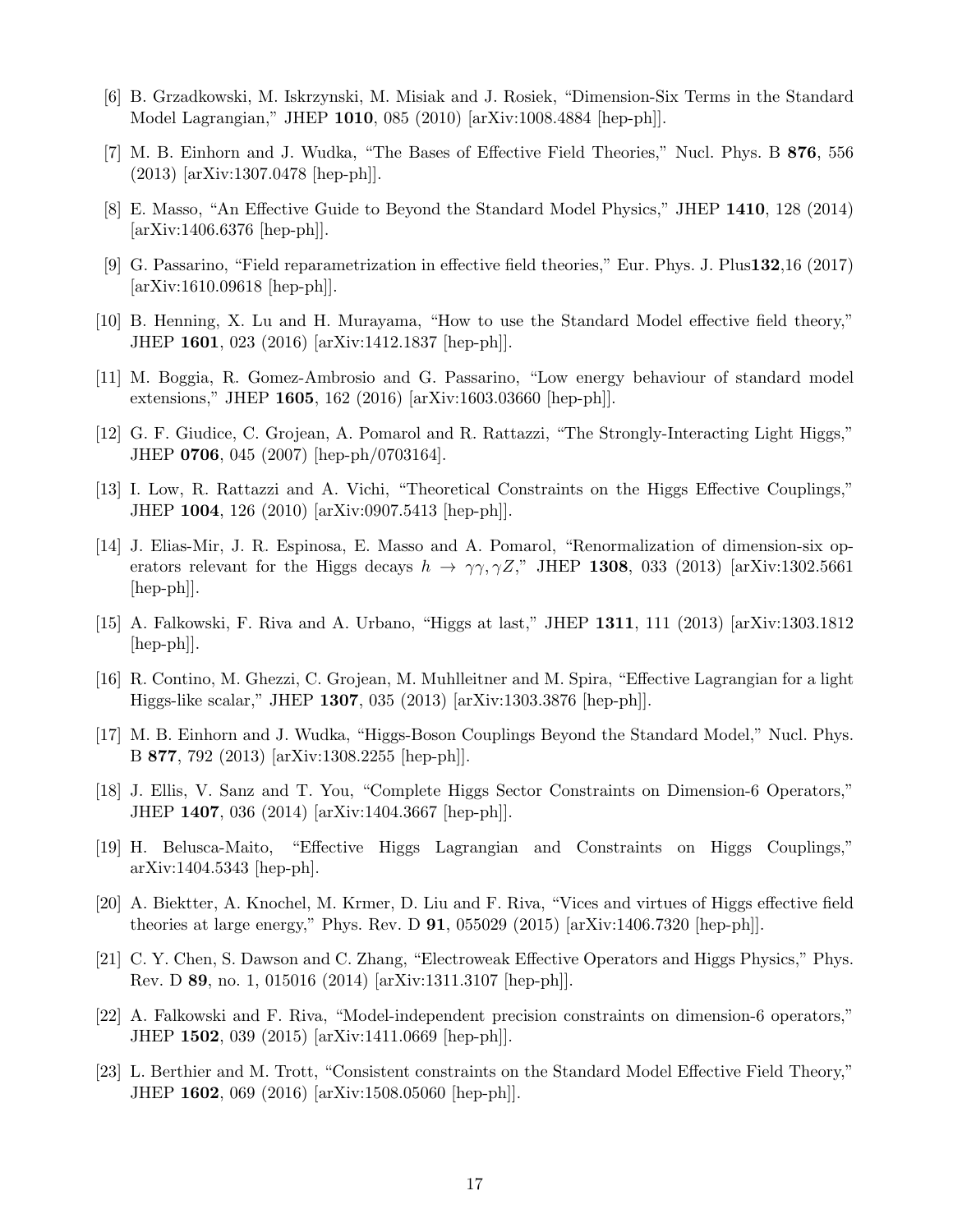- <span id="page-17-0"></span>[24] A. Alboteanu, W. Kilian and J. Reuter, "Resonances and Unitarity in Weak Boson Scattering at the LHC," JHEP 0811, 010 (2008) [arXiv:0806.4145 [hep-ph]]; W. Kilian, T. Ohl, J. Reuter and M. Sekulla, "High-Energy Vector Boson Scattering after the Higgs Discovery," Phys. Rev. D 91, 096007 (2015) [arXiv:1408.6207 [hep-ph]].
- <span id="page-17-1"></span>[25] S. Bar-Shalom, A. Soni and J. Wudka, "Effective field theory analysis of Higgs naturalness," Phys. Rev. D 92, no. 1, 015018 (2015) [arXiv:1405.2924 [hep-ph]].
- <span id="page-17-2"></span>[26] G. Buchalla, O. Cata, A. Celis and C. Krause, "Note on Anomalous Higgs-Boson Couplings in Effective Field Theory," Phys. Lett. B 750, 298 (2015) [arXiv:1504.01707 [hep-ph]].
- <span id="page-17-3"></span>[27] G. F. Giudice, C. Grojean, A. Pomarol and R. Rattazzi, "The Strongly-Interacting Light Higgs," JHEP 0706, 045 (2007) [hep-ph/0703164].
- <span id="page-17-4"></span>[28] R. Contino, M. Ghezzi, C. Grojean, M. Muhlleitner and M. Spira, "Effective Lagrangian for a light Higgs-like scalar," JHEP 1307, 035 (2013) [arXiv:1303.3876 [hep-ph]].
- <span id="page-17-5"></span>[29] B. W. Lee, C. Quigg and H. B. Thacker, "Weak Interactions at Very High-Energies: The Role of the Higgs Boson Mass," Phys. Rev. D 16, 1519 (1977).
- <span id="page-17-6"></span>[30] D. Choudhury, R. Islam and A. Kundu, "Anomalous Higgs Couplings as a Window to New Physics," Phys. Rev. D 88, 013014 (2013) [arXiv:1212.4652 [hep-ph]].
- <span id="page-17-7"></span>[31] M. Dahiya, S. Dutta and R. Islam, "Investigating perturbative unitarity in the presence of anomalous couplings," Phys. Rev. D 93, 055013 (2016) [arXiv:1311.4523 [hep-ph]].
- <span id="page-17-8"></span>[32] T. Corbett, O. J. P. Eboli and M. C. Gonzalez-Garcia, "Unitarity Constraints on Dimension-Six ´ Operators," Phys. Rev. D 91, 035014 (2015) [arXiv:1411.5026 [hep-ph]].
- <span id="page-17-9"></span>[33] C. Englert, R. Kogler, H. Schulz and M. Spannowsky, "Higgs coupling measurements at the LHC," Eur. Phys. J. C 76, no. 7, 393 (2016) [arXiv:1511.05170 [hep-ph]].
- <span id="page-17-10"></span>[34] H. Khanpour, S. Khatibi and M. Mohammadi Najafabadi, "Probing Higgs boson couplings in  $H + \gamma$  production at the LHC," Phys. Lett. B 773, 462 (2017) [arXiv:1702.05753 [hep-ph]].
- <span id="page-17-11"></span>[35] H. Abramowicz et al., "Higgs Physics at the CLIC Electron-Positron Linear Collider," arXiv:1608.07538 [hep-ex]; J. Ellis, P. Roloff, V. Sanz and T. You, "Dimension-6 Operator Analysis of the CLIC Sensitivity to New Physics," JHEP 1705 096, (2017) [arXiv:1701.04804 [hep-ph]].
- <span id="page-17-12"></span>[36] H. Khanpour and M. Mohammadi Najafabadi, "Constraining Higgs boson effective couplings at electron-positron colliders," Phys. Rev. D 95, 055026 (2017) [arXiv:1702.00951 [hep-ph]].
- <span id="page-17-13"></span>[37] T. Hahn, "Generating Feynman diagrams and amplitudes with FeynArts 3," Comput. Phys. Commun. 140, 418 (2001) [hep-ph/0012260].
- <span id="page-17-14"></span>[38] T. Hahn and M. Perez-Victoria, "Automatized one loop calculations in four-dimensions and Ddimensions," Comput. Phys. Commun. 118, 153 (1999) [hep-ph/9807565]; C. Groß, T. Hahn, S. Heinemeyer, F. von der Pahlen, H. Rzehak and C. Schappacher, "New Developments in FormCalc 8.4," PoS LL 2014, 035 (2014) [arXiv:1407.0235 [hep-ph]].
- <span id="page-17-15"></span>[39] A. Alloul, B. Fuks and V. Sanz, "Phenomenology of the Higgs Effective Lagrangian via FEYN-RULES," JHEP 1404, 110 (2014) [arXiv:1310.5150 [hep-ph]].